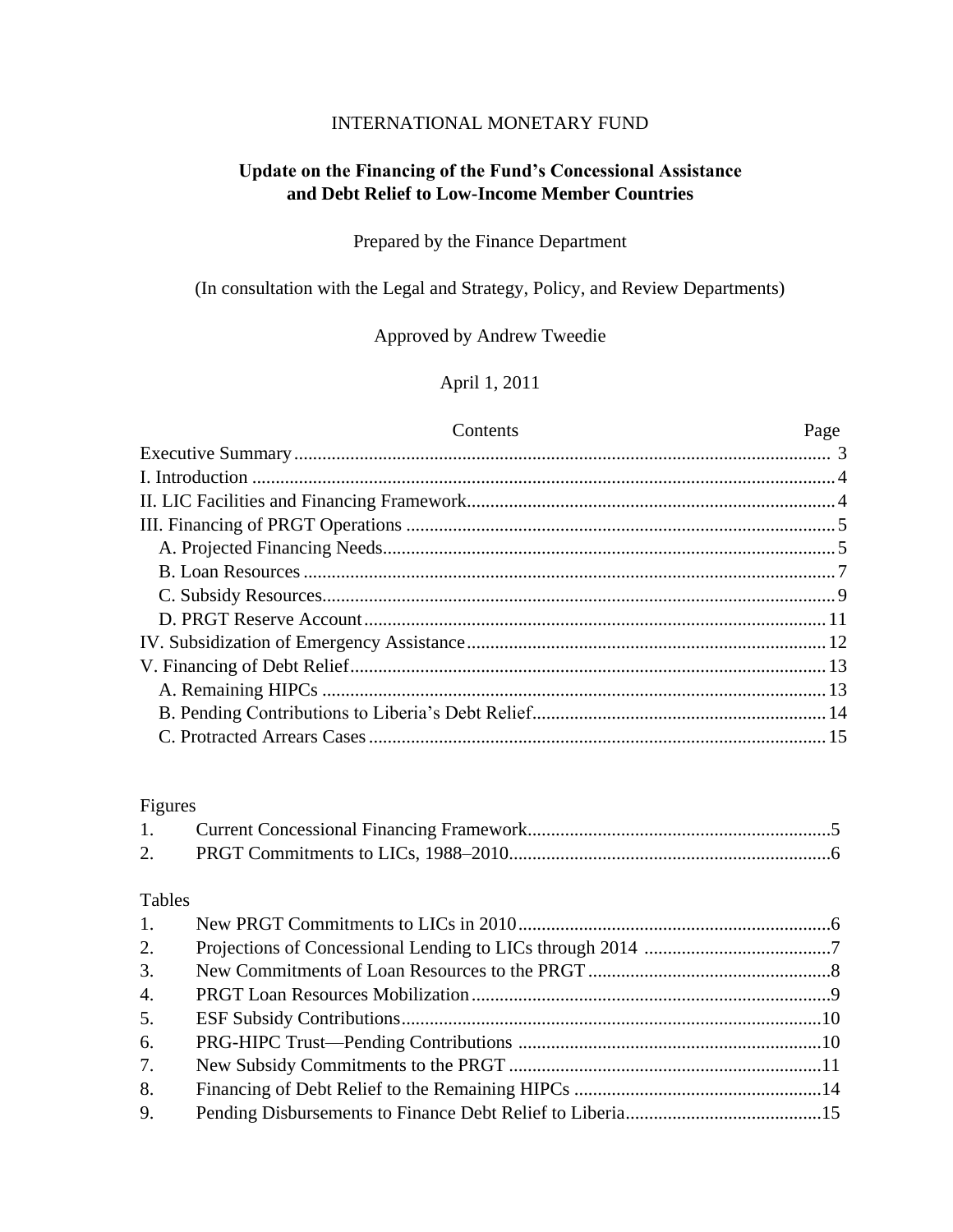# Appendix Tables

| 1. | Summary of Bilateral Commitments to the PRGF-ESF and PRG-HIPC Trusts 17 |  |
|----|-------------------------------------------------------------------------|--|
| 2. |                                                                         |  |
| 3. |                                                                         |  |
| 4. |                                                                         |  |
| 5. |                                                                         |  |
| 6. |                                                                         |  |
| 7. |                                                                         |  |
| 8. | Information on Pending Bilateral Contributions to the PRG-HIPC Trust 26 |  |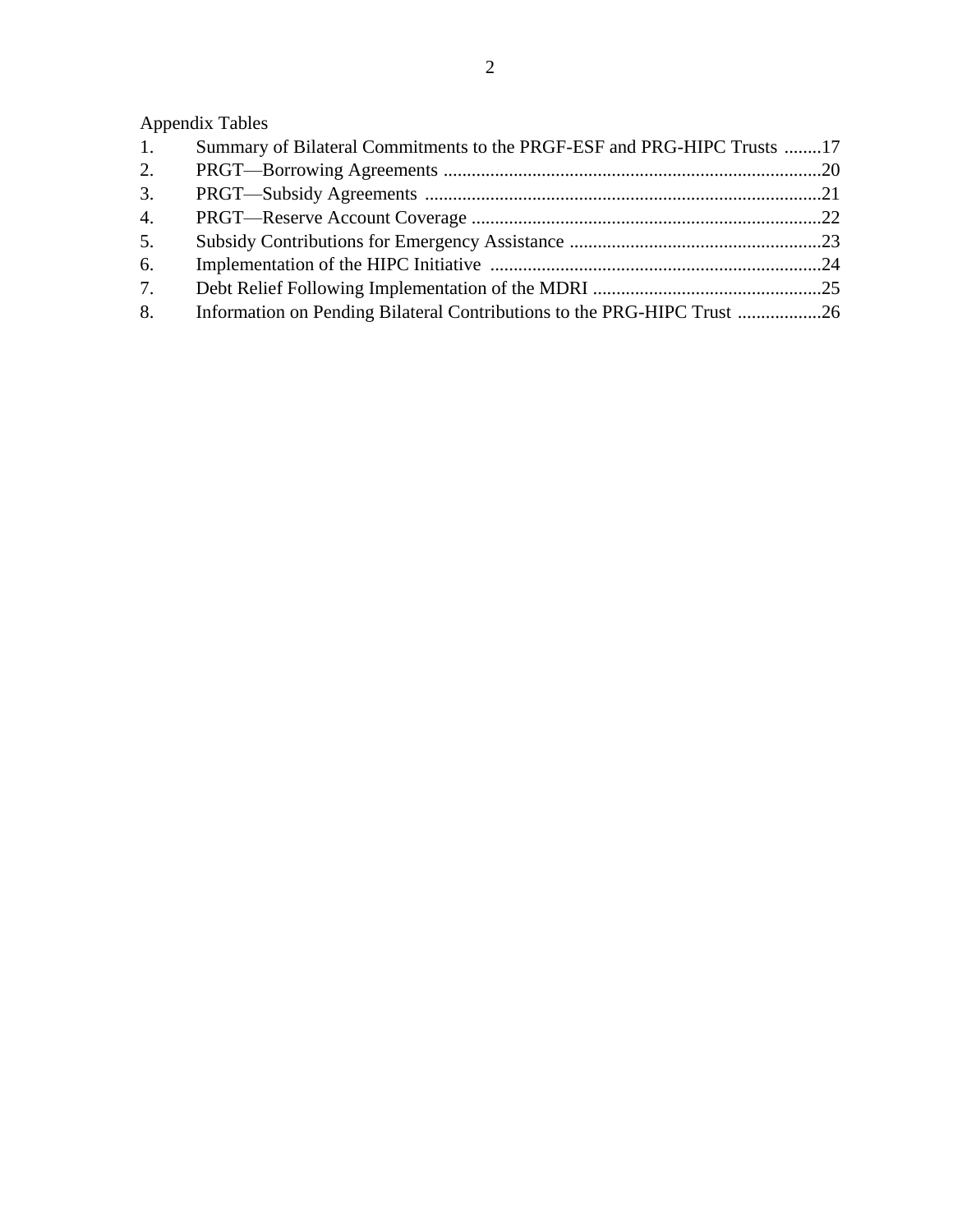### **EXECUTIVE SUMMARY**

**Demand for new PRGT loans remains broadly in line with the earlier projection of SDR 11.3 billion over 2009**–**14**. PRGT commitments in 2010 fell to SDR 1.2 billion from SDR 2.5 billion in 2009. However, demand is projected to pick up in 2011 to about SDR 2 billion and is likely to remain elevated at about SDR 1.5–2.0 billion annually in the medium term.

**Significant progress has been made towards meeting the fund-raising targets for the PRGT, but additional resources will be needed to complete the 2009 LIC financing package**. So far, fourteen members have pledged about SDR 9.8 billion in new loan resources, compared to the target of SDR 10.8 billion (including provision for a liquidity buffer to facilitate encashment). New borrowing agreements totaling SDR 7.7 billion have been signed with ten lenders. Six of these agreements provide loan resources in SDRs, and five creditors also participated in the voluntary encashment regime.

**Pledges of additional bilateral subsidy resources remain necessary to complete the overall agreed financing package**. So far, twenty-three members have committed SDR 154.5 million in additional subsidies, compared to the agreed target for bilateral subsidy contributions of SDR 200–400 million.

**Sale of the limited portion of the Fund's gold holdings was concluded in December 2010**. In addition to the bilateral contributions, resources linked to the limited gold sales are expected to be used to boost the PRGT subsidies by a further SDR 0.5-0.6 billion (end-2008 NPV terms).

**Available resources in the HIPC/MDRI accounts are projected to be sufficient to cover debt relief to the remaining eligible countries (except Somalia and Sudan)**. Substantial additional resources will be needed when Somalia and Sudan are ready to embark on the HIPC Initiative. The approach developed for Liberia's debt relief, including financing modalities, could provide a useful framework for these two countries at an appropriate time.

**Following Liberia's HIPC completion point, there remain a number of countries that have not yet finalized their contributions to Liberia's debt relief**. The termination of the SCA-1/Deferred Charges Administered Account has therefore been delayed to allow time for some members to disburse their pledged contributions.

**The PRGT is projected to have the capacity for self-sustained lending of about SDR 0.7 billion annually beyond 2014**. Based on staff's longer-term projections, additional subsidy resources would eventually be needed to ensure the PRGT has sufficient capacity to meet expected demand.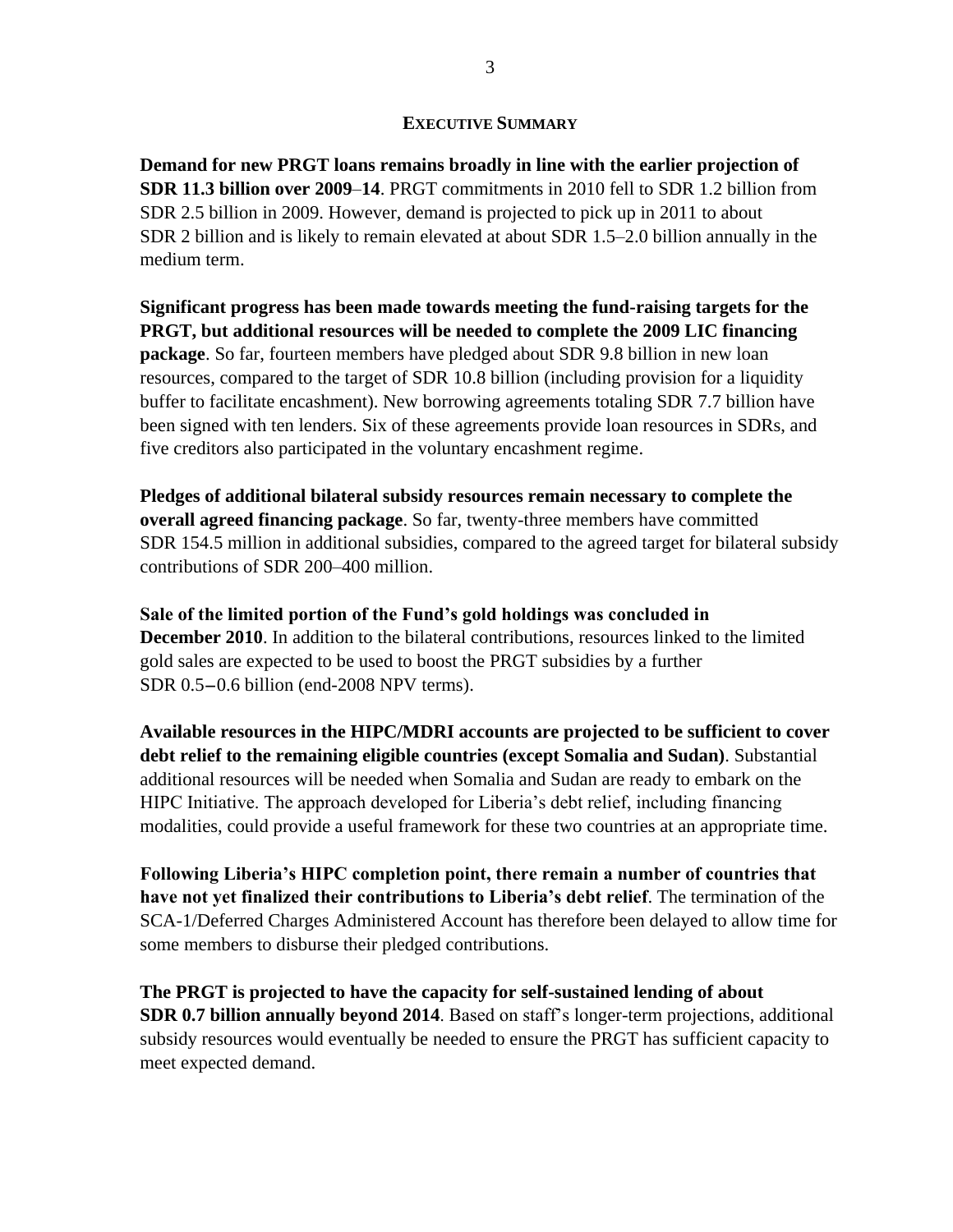### **I. INTRODUCTION**<sup>1</sup>

1. **This paper reviews the status of financing for the Fund's concessional lending**  and debt relief for low-income countries (LICs).<sup>2</sup> It is based on the latest available data and projections, and it takes into account the pledges made so far in response to the Managing Director's fund-raising request of August 2009.

2. **The paper is organized as follows**. Section II describes progress in the implementation of the July 2009 reform of the Fund's concessional lending instruments and the associated financing framework. Section III reviews PRGT operations and discusses developments in the PRGT Reserve Account. Section IV provides updates on the subsidization of emergency assistance, while Section V presents the developments on the financing of debt relief under the HIPC, MDRI, and the Post-Catastrophe Debt Relief (PCDR) Trust.

### **II. LIC FACILITIES AND FINANCING FRAMEWORK**

3. **Since the effectiveness of the LIC reform, lending commitments to LICs have been approved under all three PRGT facilities**—the Extended Credit Facility (ECF), the Standby Credit Facility (SCF), and the Rapid Credit Facility (RCF).<sup>3</sup> Loan and subsidy resources have been made available through all loan and subsidy accounts of the PRGT (Figure 1). These resources allow the full operation of the PRGT, and in light of the closure of the ESF Subsidy Account in May 2010 after resources in that account were fully depleted, the resources in the ECF Subsidy Account are available to meet the subsidy needs of the existing ESF loans. The temporary waiver of interest payments on the PRGT lending remains in effect through end-2011.

<sup>&</sup>lt;sup>1</sup> This paper was prepared by a staff team led by Robert Powell and comprising Patrick Njoroge, Fang Yang, Yan Sun, Sandra Marcelino, and Izabela Rutkowska.

 $<sup>2</sup>$  The decisions adopting both the PRG-HIPC Trust and MDRI Trust Instruments require that the Executive</sup> Board conduct semi-annual reviews of the financing of these Trusts (Decision No. [11436-\(97/10\),](http://www.imf.org/external/pubs/ft/sd/index.asp) February 4, 1997, as amended; and Decision No. [13588-\(05/99\)](http://www.imf.org/external/pubs/ft/sd/index.asp) MDRI, adopted November 23, 2005, and effective on January 5, 2006). Starting in 2002, staff has updated the Board regularly on the mobilization of resources for the subsidization of emergency assistance.

<sup>&</sup>lt;sup>3</sup> See *[IMF Reforms Financial Facilities for Low-Income Countries](http://www.imf.org/external/np/sec/pn/2009/pn0994.htm)*. The framework became effective on January 7, 2010.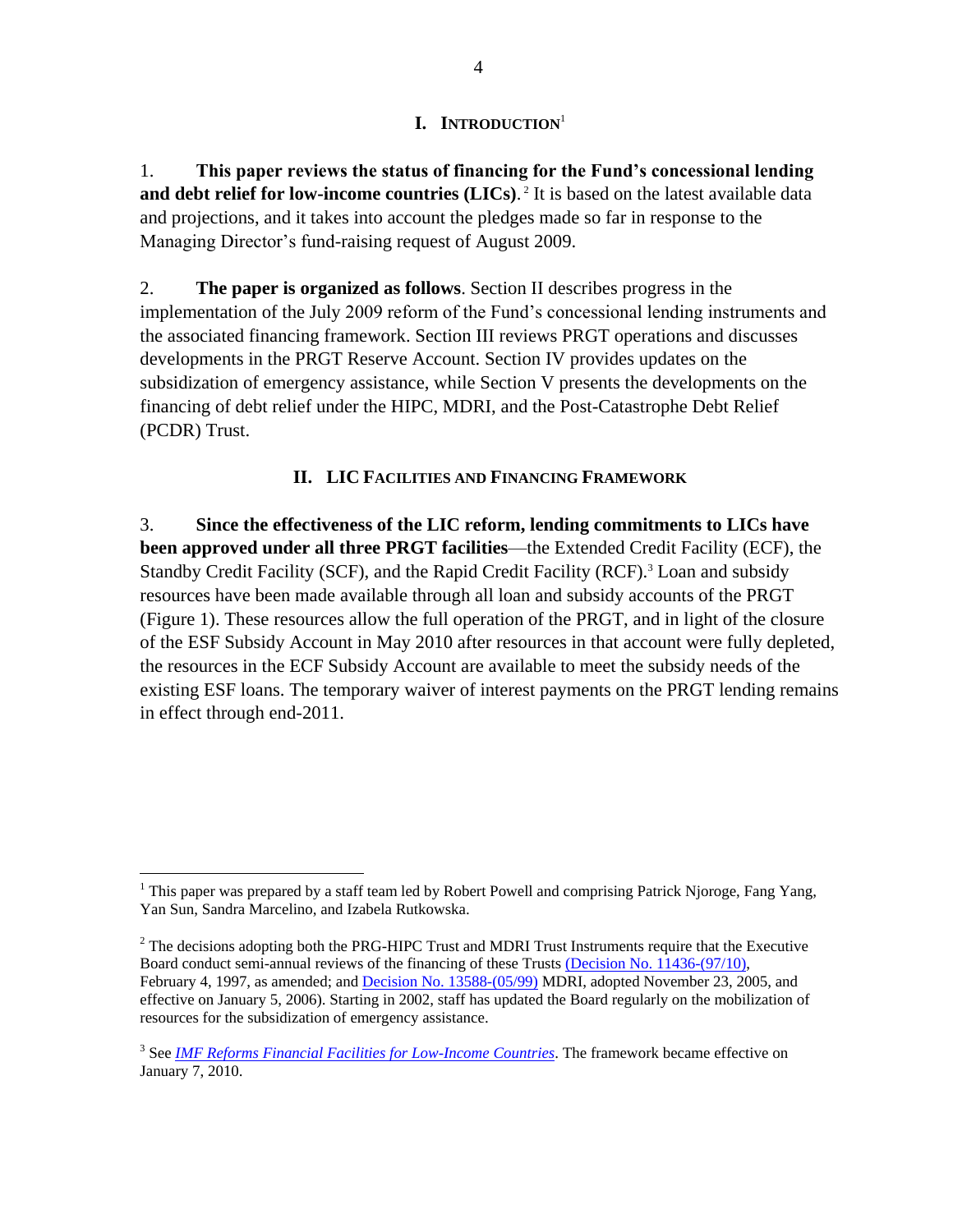

4. **The LIC financing package approved in July 2009 remains appropriate**. The package aims to boost the Fund's concessional lending capacity to SDR 11.3 billion during the period 2009–14. It is an essential element of the 2009 LIC reforms, and requires the mobilization of new loan resources of SDR 10.8 billion to meet projected demand (including a liquidity buffer to enable a voluntary encashment regime). The financing package also includes new subsidy resources of SDR 1.5 billion (end-2008 NPV terms). Most of the additional subsidies are being financed from the Fund's internal resources—including transfers from the PRGT Reserve Account, delaying reimbursement of the GRA for PRGT administrative costs, and use of resources linked to gold sales. New bilateral subsidy contributions of SDR 200-400 million (end-2008 NPV terms) are also an important element to complete the financing package. The Managing Director approached a wide spectrum of the membership to mobilize the necessary loan and bilateral subsidy resources, and staff has been following up on these requests.

### **III. FINANCING OF PRGT OPERATIONS**

### **A. Projected Financing Needs**

5. **New PRGT commitments in 2010 amounted to SDR 1.2 billion, down from SDR 2.5 billion in 2009**. Commitments in 2010 were lower than previously projected, largely reflecting delays in potential requests from some members with larger quotas. Lower demand also reflected the improved resilience of LICs against an adverse external environment, as a result of the policy buffers built up prior to the global financial crisis. The new PRGT commitments during 2010 (Table 1 and Figure 2) included: (i) SDR 956.5 million for twelve new ECF arrangements; (ii) augmentations totaling SDR 107.3 million under four existing ECF arrangements; (iii) RCF financing of SDR 50.7 million for two members; and (iv) SDR 77.2 million for two SCF arrangements.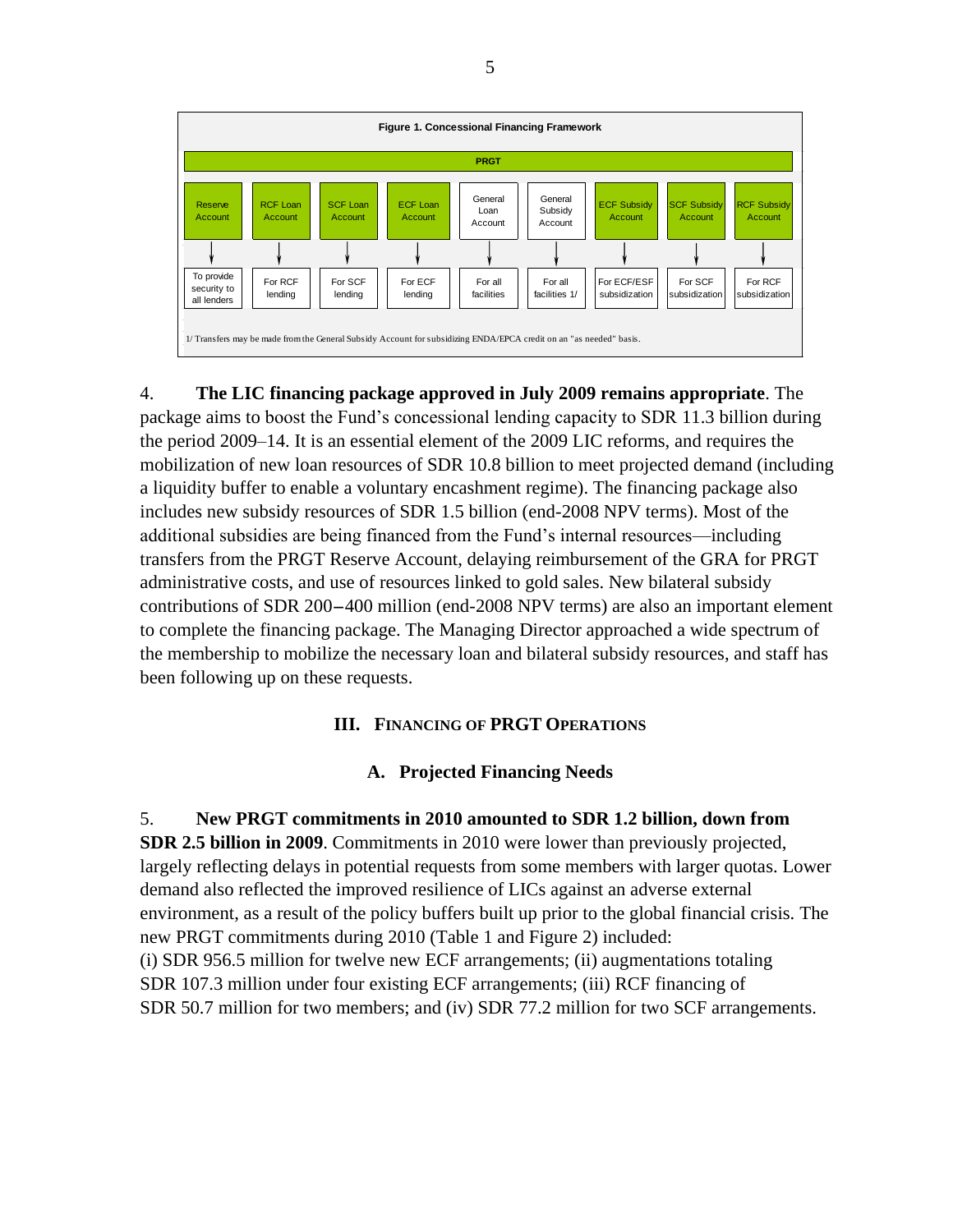| Country                     | Board approval | Amount       | Country                     | Board approval | Amount  |
|-----------------------------|----------------|--------------|-----------------------------|----------------|---------|
| <b>New ECF arrangements</b> |                | 956.5        | <b>ECF augmentations</b>    |                | 107.3   |
| Moldova                     | $Jan-10$       | 184.8 1/     | Haiti                       | $Jan-10$       | 65.5    |
| Malawi                      | Feb-10         | 52.1         | The Gambia                  | Feb-10         | 4.7     |
| Mauritania                  | Mar-10         | 77.3         | Tajikistan                  | Jun-10         | 26.1    |
| Grenada                     | Apr-10         | 8.8          | Togo                        | <b>Jun-10</b>  | 11.0    |
| Guinea-Bissau               | $May-10$       | 22.4         |                             |                |         |
| Lesotho                     | <b>Jun-10</b>  | 41.9         | <b>RCF disbursements</b>    |                | 50.7    |
| Burkina Faso                | <b>Jun-10</b>  | 46.2         | Nepal                       | May-10         | 28.5    |
| Benin                       | Jun-10         | 74.3         | Kyrgyz Republic             | Sept-10        | 22.2    |
| Armenia                     | <b>Jun-10</b>  | $133.4$ $1/$ |                             |                |         |
| Sierra Leone                | <b>Jul-10</b>  | 31.1         | <b>New SCF arrangements</b> |                | 77.2    |
| Haiti                       | Jul-10         | 41.0         | Solomon Islands             | <b>Jun-10</b>  | 12.5    |
| Yemen                       | <b>Jul-10</b>  | 243.5        | Honduras                    | $Oct-10$       | 64.8 2/ |
| Total                       |                |              |                             |                | 1,191.8 |

Table 1. New PRGT Commitments to LICs in 2010 (In millions of SDRs, as of end-December, 2010)

**Total**

 $\overline{a}$ 

1/ Blend with EFF.

2/ Blend with SBA.



6. **Total projected demand for PRGT loans over the period 2009**–**14 remains broadly consistent with the earlier estimates of SDR 11.3 billion**. Information provided by area departments suggests demand could pick up in 2011 to about SDR 2 billion. As the global outlook remains highly uncertain, demand over the medium term is likely to remain elevated, at about SDR 1.5–2.0 billion annually. On this basis, the overall financing capacity needs for 2009–14 would remain at about SDR 11.3 billion, in line with the projections made at the time of the reform of the LIC facilities (Table 2).<sup>4</sup>

<sup>&</sup>lt;sup>4</sup> These projections do not take into account the three protracted arrears cases (Somalia, Sudan, and Zimbabwe). Zimbabwe has protracted arrears to the PRGT and was removed from the list of PRGT-eligible countries. See *[IMF Declares Zimbabwe Ineligible To Use IMF Resources](http://www.imf.org/external/np/sec/pr/2001/pr0140.htm)* (9/25/01).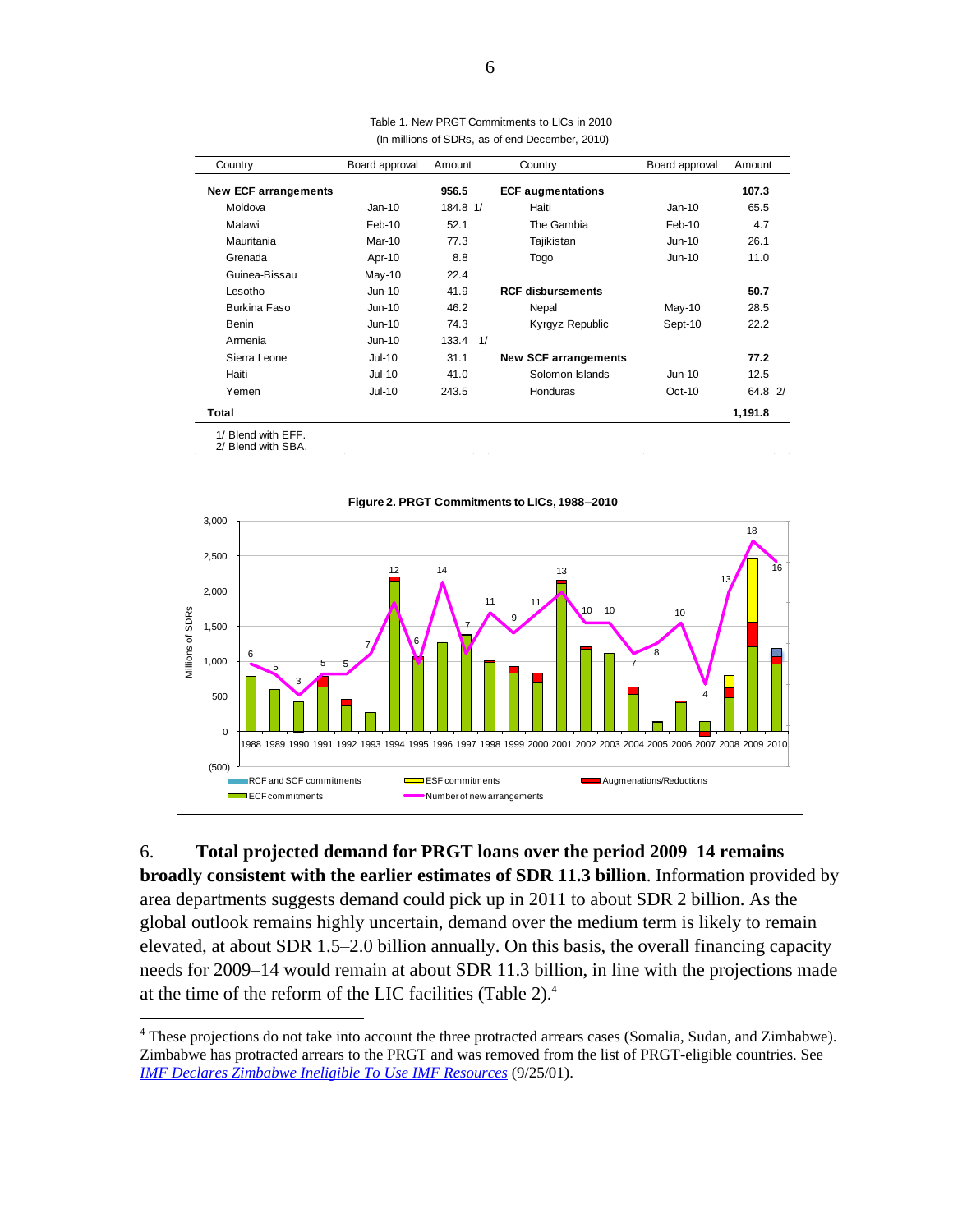| Commitments                                    | Actual annual<br>average<br>2000-08 1/ | Actual<br>2009 | Actual<br>2010 | 2011       |            | Total<br>2012-14 2009-14 |
|------------------------------------------------|----------------------------------------|----------------|----------------|------------|------------|--------------------------|
| In billions of SDR<br>In billions of US\$ 2/   | 0.7<br>1.0                             | 2.5<br>3.7     | 1.2<br>1.8     | 2.0<br>3.0 | 5.7<br>8.5 | 11.3<br>17.0             |
| Memorandum item: Projections in September 2010 |                                        |                |                |            |            |                          |
| In billions of SDR<br>In billions of US\$ 2/   | 0.7<br>1.0                             | 2.5<br>3.7     | 2.0<br>3.0     | 2.0<br>3.0 | 4.9<br>7.4 | 11.3<br>17.0             |

Table 2. Projections of Concessional Lending to LICs through 2014

1/ Excluding the very high level of lending committed to Pakistan in the aftermath of 9/11, and to Liberia in 2008 following arrears clearance.

2/ Assuming exchange rate of US\$1.5 per SDR.

#### **B. Loan Resources**

7. **Steady progress has been made towards meeting the fund-raising targets for the PRGT, but additional resources will be needed to complete the 2009 LIC financing package**. Fourteen members have pledged about SDR 9.8 billion in additional loan resources, of which SDR 7.7 billion have so far been secured through borrowing agreements with ten members (Table 3). Since the last update, SDR 500 million has been secured to the General Loan Account (GLA) through a borrowing agreement with the Bank of Korea, and Saudi Arabia has pledged SDR 500 million in loan resources. Of the loan resources secured so far, SDR 3.7 billion are through traditional Loan Agreements, and SDR 3.9 billion through Note Purchase Agreements (NPAs). The bulk of these resources are available to the GLA and the ECF Loan Account—SDR 5.2 billion and SDR 2.1 billion, respectively, while the SCF and RCF Loan Accounts have each received SDR 0.15 billion.

8. **Some of the new PRGT borrowing agreements have made use of elements of the new framework for mobilizing bilateral loan resources**. <sup>5</sup> Five members—China, France, Korea, Japan, and the United Kingdom—have included in their borrowing agreements participation in the encashment regime of the PRGT, which will enable their claims to be readily repayable in case of balance of payments need. Four of these borrowing agreements have shorter maturities than under traditional loan agreements. In all these cases, the Fund, at its sole discretion, can extend the maturities for additional periods up to the maturity dates for the corresponding loan disbursements under the facility of the Trust. The borrowing agreements with China, Japan, and the United Kingdom were in the form of NPAs. In total,

<sup>&</sup>lt;sup>5</sup> See **Decision No. 14593-(10/41)**, adopted April 21, 2010.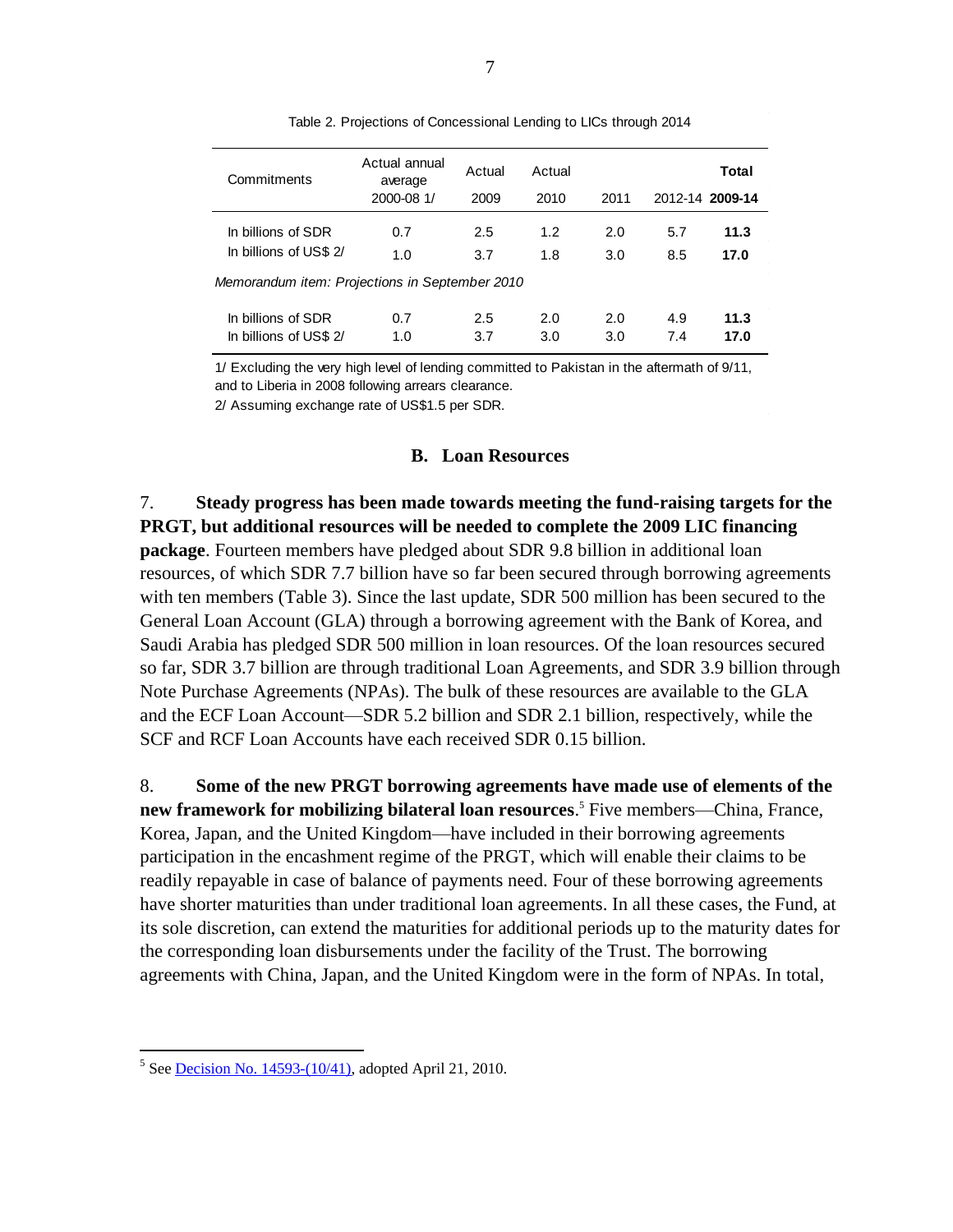six of the new borrowing agreements provide SDR 6.2 billion loan resources in SDRs and all these contributors have voluntary SDR trading arrangements in place. As of end-February 2011, no drawings have been made under these new SDR borrowing arrangements.<sup>6</sup>

|                    | Amount | <b>Effective Date</b> | Media      | Type       |            |     | Account Encashment Shorter Maturity |
|--------------------|--------|-----------------------|------------|------------|------------|-----|-------------------------------------|
| <b>Effective</b>   | 7,661  |                       |            |            |            |     |                                     |
| Canada             | 500    | 3/5/2010              | <b>USD</b> | Loan       | <b>GLA</b> | No. | No.                                 |
| China              | 800    | 9/3/2010              | <b>SDR</b> | <b>NPA</b> | <b>ECF</b> | Yes | Yes                                 |
| Denmark            | 200    | 1/28/2010             | <b>USD</b> | Loan       | <b>GLA</b> | No  | No.                                 |
| France             | 1,328  | 9/3/2010              | <b>SDR</b> | Loan       | <b>ECF</b> | Yes | Yes                                 |
| Japan              | 1,800  | 9/3/2010              | <b>SDR</b> | <b>NPA</b> | <b>GLA</b> | Yes | Yes                                 |
| Korea              | 500    | 1/7/2011              | <b>SDR</b> | Loan       | <b>GLA</b> | Yes | No.                                 |
| <b>Netherlands</b> | 500    | 7/27/2010             | <b>EUR</b> | Loan       | <b>GLA</b> | No  | No                                  |
| Norway             | 300    | 6/25/2010             | <b>USD</b> | Loan       | SCF, RCF   | No  | No                                  |
| Spain              | 405    | 12/17/2009            | <b>SDR</b> | Loan       | GLA        | No  | No                                  |
| U.K.               | 1,328  | 9/3/2010              | <b>SDR</b> | <b>NPA</b> | <b>GLA</b> | Yes | Yes                                 |
| Pledged            | 2,150  |                       |            |            |            |     |                                     |
| Belgium            | 350    |                       |            |            |            |     |                                     |
| Italy              | 800    |                       |            |            |            |     |                                     |
| Saudi Arabia       | 500    |                       |            |            |            |     |                                     |
| Switzerland        | 500    |                       |            |            |            |     |                                     |
| Total              | 9,811  |                       |            |            |            |     |                                     |

Table 3. New Commitments of Loan Resources to the PRGT 1/ (In millions of SDRs; as of end-February, 2011)

1/ Germany (KfW) made a pledge of SDR 1.53 billion. As mutually acceptable lending terms could not be agreed, it is excluded from the total.

9. **Uncommitted PRGT loan resources, including the recently secured resources, stood at about SDR 6.3 billion as of end-February 2011**. Specifically, available uncommitted resources of the GLA and the Special Loan Accounts (SLA) for the ECF, RCF, and SCF amounted to SDR 5.2 billion, SDR 1.0 billion, SDR 0.12 billion, and SDR 0.08 billion, respectively. These loan resources will be sufficient to cover projected demand beyond 2012.<sup>7</sup>

### 10. **It is important that existing pledges of loan resources be finalized and new pledges be made to complete the loan package**. New loan contributions are targeted at SDR 10.8 billion, to support the projected concessional lending of SDR 11.3 billion

 $\overline{a}$  $6$  New borrowing agreements that will provide resources in SDRs are with the following creditors: the Bank of Spain; Banque de France; the People's Bank of China; the Bank of Korea; the Government of Japan; and the Government of the United Kingdom.

 $<sup>7</sup>$  The PRGT Instrument provides that resources of the SLAs will be drawn first for disbursements under the</sup> respective facilities, and the resources in the GLA will be used for a facility only when resources in the relevant SLA are exhausted. In addition, staff will manage disbursements under borrowing agreements of contributors participating in the encashment regime in a manner that preserves a sufficient liquidity buffer for the encashment regime to be operational.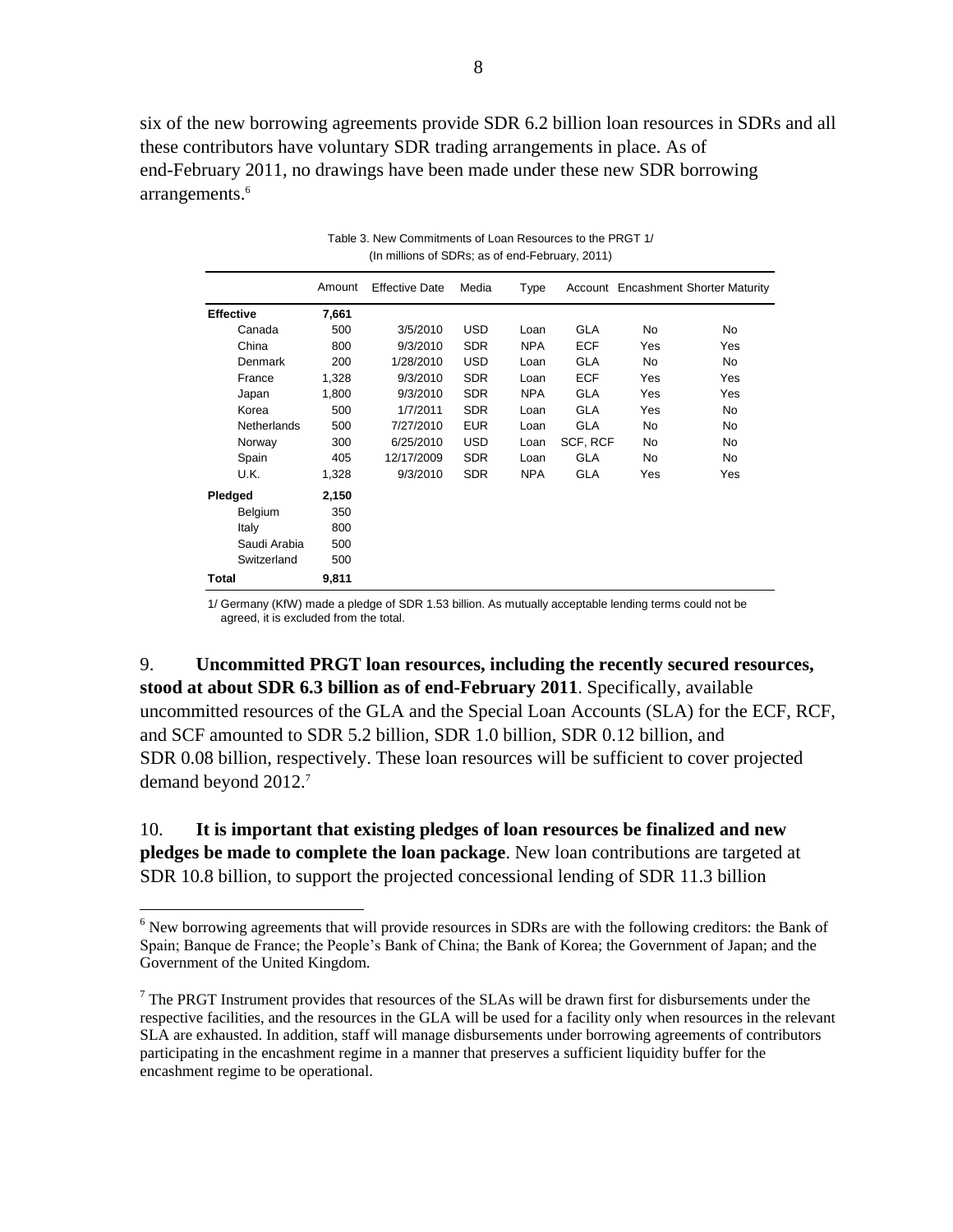through 2014 and provide a liquidity buffer for loan contributions under the voluntary encashment regime. It is therefore imperative that the remaining pledged resources of SDR 2.2 billion be secured, and that further pledges of about SDR 1 billion be mobilized and secured to complete the package (Table 4).

| (In billions of SDRs; as of end-February, 2011) |      |
|-------------------------------------------------|------|
| Target for loan resource mobilization           | 10.8 |
| of which: initial target                        | 9.0  |
| liquidity buffer needed                         | 1.8  |
| Loan Resources Secured 1/                       | 7.7  |

**Additional resources required 3.1**

Loan resources pledged but not yet available **2.2**

*Memorandum items:*

 $\overline{a}$ 

Table 4. PRGT Loan Resources Mobilization

1/ Secured through Loan Agreements with Canada, Denmark, France, Korea, the Netherlands, Norway, and Spain and through Note Purchase Agreements with China, Japan, and the United Kingdom.

### **C. Subsidy Resources**

### 11. **At end-2010, available PRGT subsidy resources amounted to SDR 1.4 billion, excluding contributions received or committed in the context of the current**  fund-raising effort.<sup>8</sup> This amount includes all contributions pledged during the 2005 ESF

fund-raising exercise, including SDR 63 million that are expected to be received (Table 5). However, it excludes SDR 32 million pledged during earlier fund-raising that donors have not yet provided (Table 6). On this basis, since it is estimated that about SDR 1.0 billion will be needed to subsidize existing PRGT commitments, SDR 0.4 billion is currently available to subsidize new lending.

<sup>&</sup>lt;sup>8</sup> This amount also excludes the internal resources approved as part of the financing package of July 2009, under which it was agreed that: (i) the equivalent of SDR 0.62 billion (end-2008 NPV terms) may be transferred from the Reserve Account to the General Subsidy Account for the subsidization of the Fund's lending under the PRGT; (ii) for the financial years 2010 to 2012, no reimbursement shall be made to the General Resources Account from the Reserve Account of the PRGT for the cost of administering the PRGT. The estimated cost of administering the PRGT shall be transferred after the end of each such financial year from the PRGT Reserve Account (through the Special Disbursement Account) to the General Subsidy Account of the PRGT; and (iii) the use of SDR 0.5–0.6 billion (end-2008 NPV terms) linked to gold sales. See *[IMF Reforms Financial](http://www.imf.org/external/np/sec/pn/2009/pn0994.htm)  [Facilities for Low-Income](http://www.imf.org/external/np/sec/pn/2009/pn0994.htm)* Countries (7/29/09).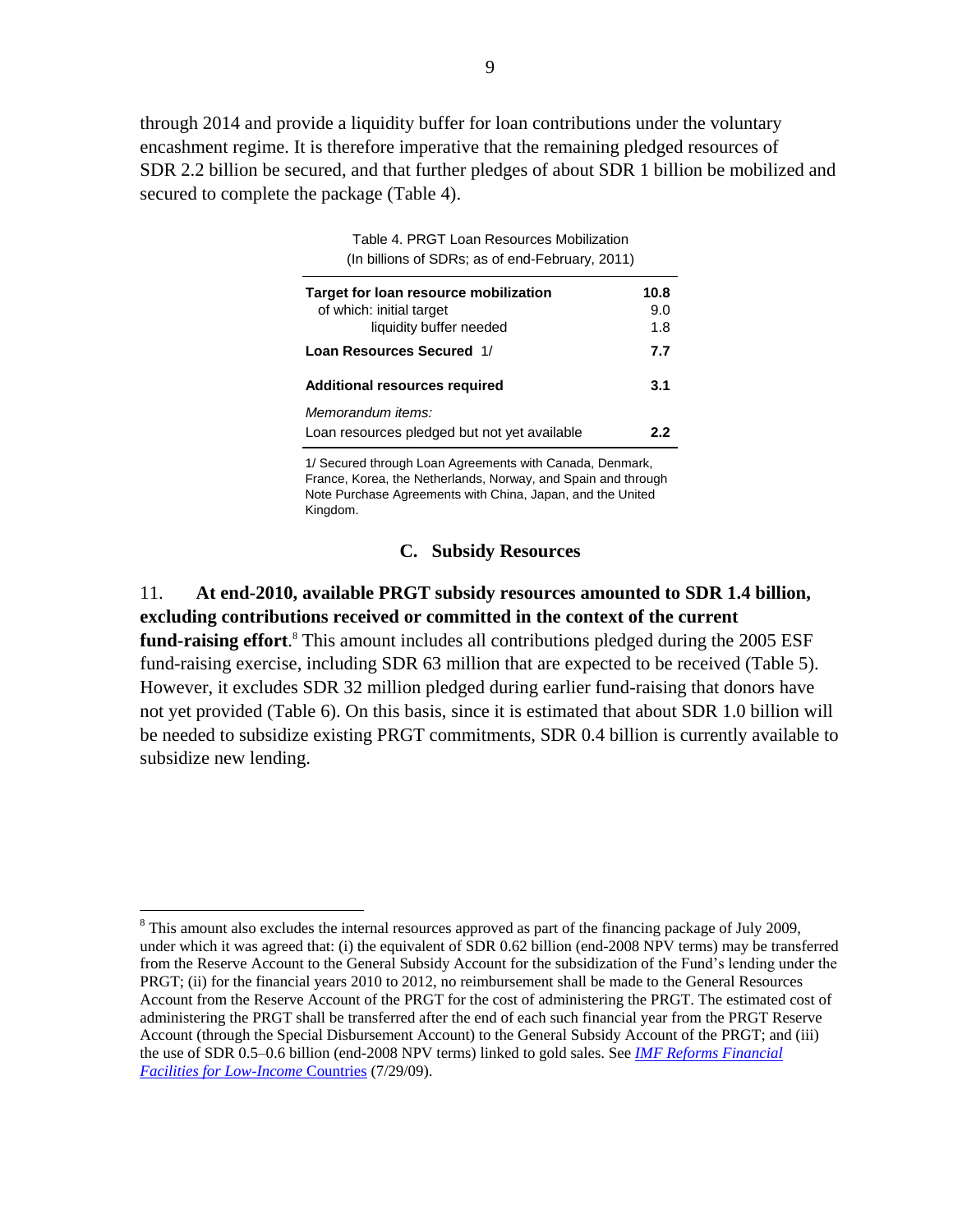|                                       | Form of contribution | Contribution pledged         |             |    |                    | Contribution received |
|---------------------------------------|----------------------|------------------------------|-------------|----|--------------------|-----------------------|
|                                       |                      | (SDR equivalent)<br>(Amount) |             |    | (SDR equivalent)   |                       |
| Canada                                | Grant                | CAN\$ 25.0                   |             |    | 14.3               | 15.0                  |
| France                                | Concessional loan    | <b>SDR</b>                   | 20.0        | 1/ | $20.0 \frac{1}{2}$ | 0.2                   |
| Iceland                               | Grant                | <b>ISK</b>                   | 10.2        |    | 0.1                | 0.1                   |
| Japan                                 | Grant                | <b>SDR</b>                   | 20.0        |    | 20.0               | 20.0                  |
| Norway                                | Grant                | <b>SDR</b>                   | 24.7        |    | 24.7               | 16.3                  |
| Oman                                  | Grant                | <b>SDR</b>                   | 3.0         |    | 3.0                | 2.2                   |
| <b>Russian Federation</b>             | Grant                | <b>SDR</b>                   | 30.0        |    | 30.0               | 30.0                  |
| Saudi Arabia                          | Investment agreement | <b>SDR</b>                   | 40.02       |    | 40.02              | 5.6                   |
| Spain                                 | Grant                | <b>SDR</b>                   | 5.3         |    | 5.3                | 5.3                   |
| Trinidad and Tobago Deposit agreement |                      | <b>SDR</b>                   | $0.8 \, 2/$ |    | $0.8 \, 2/$        | 0.3                   |
| United Kingdom                        | Grant                | £                            | 50.0        |    | 53.1               | 53.1                  |
| <b>Total</b>                          |                      |                              |             |    | 211.3              | 148.0                 |

Table 5. ESF Subsidy Contributions (In millions of currency units; end-February 2011)

1/ To be generated from the concessional loan as an implicit subsidy.

2/ Reflecting net investment income (in end-2005 NPV terms) to be generated from investment/deposit agreements.

| Venezuela         | 20.4 | Dominican Republic | 0.5  |
|-------------------|------|--------------------|------|
| Argentina 1/      | 6.4  | Lebanon            | 0.4  |
| Gabon 1/          | 1.9  | Grenada            | 0.1  |
| Trinidad & Tobago | 1.6  | Vanuatu            | 0.1  |
| <b>Bahrain</b>    | 0.9  | <b>Maldives</b>    | 0.01 |
|                   |      | <b>Total</b>       | 32.2 |
|                   |      |                    |      |

Table 6. PRG-HIPC Trust – Pending Contributions (In millions of SDRs "as needed"; end-February 2011)

1/ Remaining balances.

12. **The financing package approved in July 2009 remains adequate to ensure the availability of resources to subsidize the projected new lending through 2014**. As was envisaged, this package would secure additional subsidy resources of SDR 1.5 billion (end-2008 NPV terms), needed to meet demand of SDR 11.3 billion through 2014 and also allow the self-sustained subsidization capacity of PRGT lending by the Reserve Account beyond 2014 at about SDR 0.7 billion on an annual basis.

13. **Additional pledges of bilateral subsidy resources are needed to reach the target for bilateral contributions and complete the financing package agreed by the Board in July 2009**. Positive progress has been made in securing bilateral subsidy resources. In response to the Managing Director's request, twenty-three members have agreed to contribute a total of SDR 154.5 million in subsidy resources (Table 7). They include traditional as well as nontraditional donors—several are emerging market countries—and further pledges are needed to reach the bilateral contributions target of SDR 200–400 million.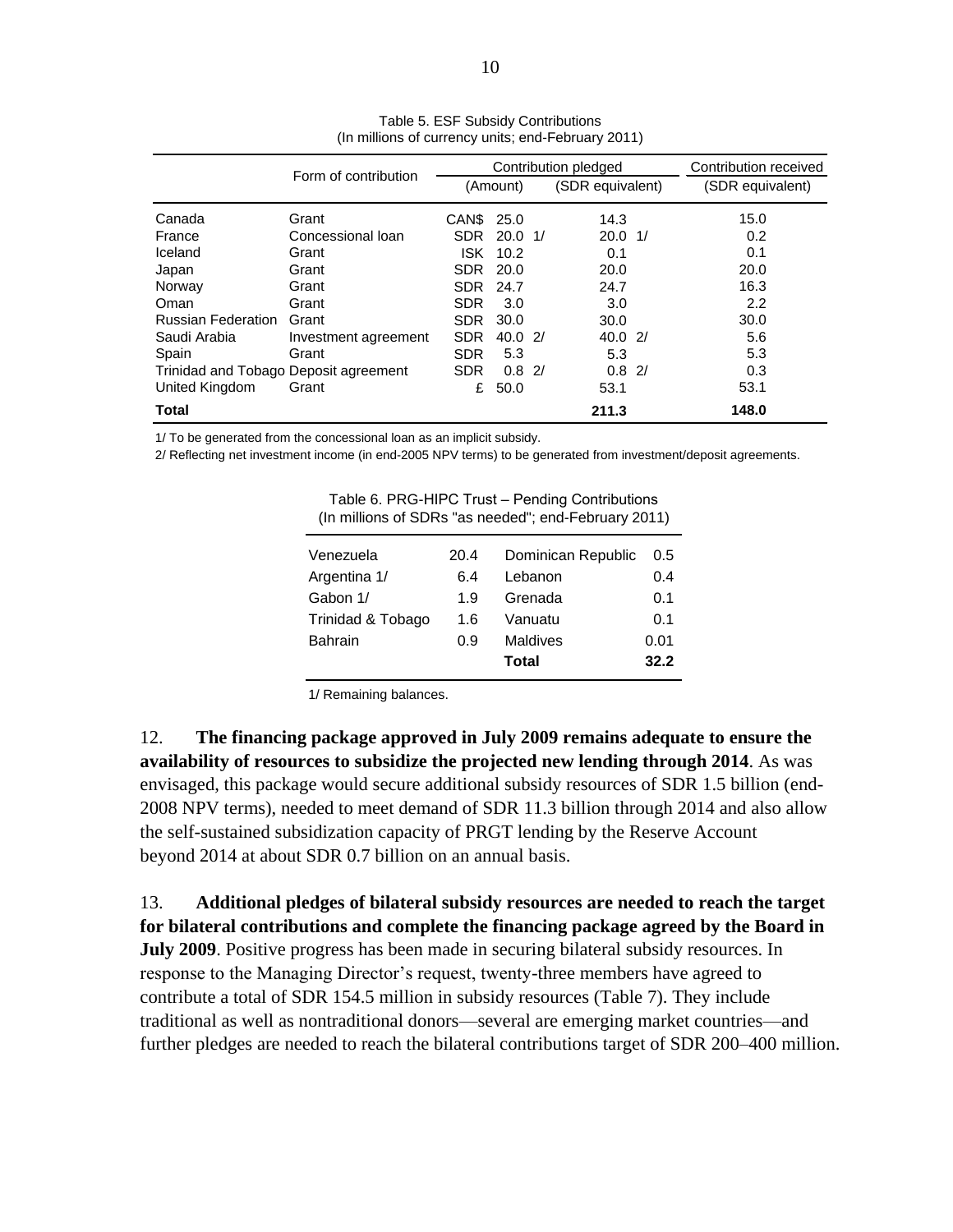The limited sale of the Fund's gold holdings was concluded in December 2010, and resources linked to these sales are expected to be used to boost the PRGT subsidies by a further SDR 0.5–0.6 billion (end-2008 NPV terms), as envisaged in the financing package.

|                   |                            |                     | Contributions pledged |    |  |  |  |
|-------------------|----------------------------|---------------------|-----------------------|----|--|--|--|
|                   |                            | Amount              | SDR equivalent        |    |  |  |  |
| 1                 | Algeria                    | SDR 2.3             | 2.3                   |    |  |  |  |
| 2                 | Argentina                  | <b>SDR 3.9</b>      | 3.9                   |    |  |  |  |
| 3                 | Australia                  | A\$30               | 17.6                  |    |  |  |  |
| 4                 | Austria                    | <b>SDR 3.9</b>      | 3.9                   |    |  |  |  |
| 5                 | <b>Botswana</b>            | <b>SDR 0.2</b>      | $0.2 \quad 2/$        |    |  |  |  |
| 6                 | Canada                     | CAN\$40 and SDR 2.8 | 28.0                  |    |  |  |  |
| 7                 | China                      | SDR 17.5            | $17.5$ 2/             |    |  |  |  |
| 8                 | Denmark                    | <b>DKK 30</b>       | 3.6                   |    |  |  |  |
| 9                 | Italy                      | <b>SDR 22.1</b>     | 22.1                  |    |  |  |  |
| 10                | Korea                      | <b>SDR 8.8</b>      | 8.8                   |    |  |  |  |
| 11                | Kuwait                     | US\$3.9             | 2.6                   |    |  |  |  |
| $12 \overline{ }$ | Malta                      | <b>SDR 0.2</b>      | 0.2                   |    |  |  |  |
| 13                | Morocco                    | <b>SDR 1.1</b>      | 1.1                   | 2/ |  |  |  |
| 14                | Netherlands                | <b>SDR 9.5</b>      | 9.5                   |    |  |  |  |
| 15                | Peru                       | SDR 1.2             | 1.221                 |    |  |  |  |
| 16                | Philippines                | <b>SDR 1.9</b>      | 1.9                   |    |  |  |  |
| 17                | Qatar                      | SDR 0.6             | 0.6                   |    |  |  |  |
| 18                | South Africa               | <b>SDR 3.4</b>      | 3.4                   |    |  |  |  |
| 19                | Spain                      | SDR 9.0             | 9.0                   |    |  |  |  |
| 20                | Sweden                     | <b>SEK 50</b>       | 4.9                   | 1/ |  |  |  |
| 21                | Switzerland                | <b>SFr 16</b>       | 11.0                  | 1/ |  |  |  |
| 22                | <b>Trinidad and Tobago</b> | <b>SDR 0.6</b>      | 0.6                   |    |  |  |  |
| 23                | Uruguay                    | SDR 0.6             | 0.6                   | 2/ |  |  |  |
|                   | <b>Total</b>               |                     | 154.5                 |    |  |  |  |

Table 7. New Subsidy Commitments to the PRGT (In millions of currency units; as of March 22, 2011)

1/ Calculated using the exchange rates as of March 22, 2011.

2/ Reflecting net investment income (in end-2008 NPV terms) to be generated from deposit/investment agreements.

#### **D. PRGT Reserve Account**

14. **The PRGT Reserve Account will continue to provide adequate security to PRGT lenders and note purchasers**. The Account has been financed by reflows of Trust Fund and Structural Adjustment Facility (SAF) repayments, and investment returns on the balances held in the Account. The Trust can tap these resources temporarily to meet its obligations in the event of a delayed payment by a borrower to any loan account of the Trust. The balance in the Reserve Account stood at SDR 3.97 billion at end-2010, representing a substantial multiple of the projected PRGT loan repayments falling due over the next 12 months and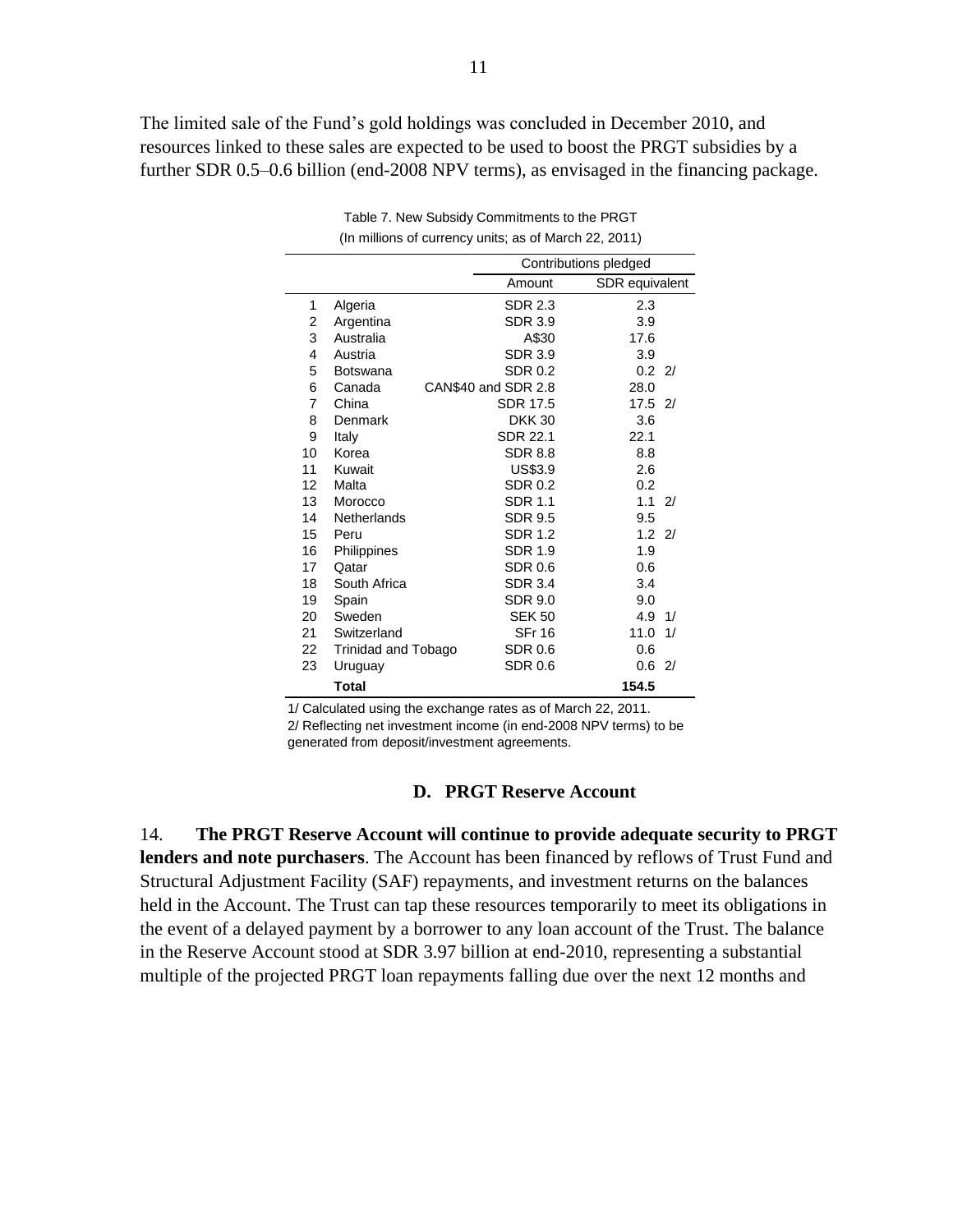about 78 percent of total PRGT obligations (Appendix Table 4).<sup>9</sup> It is expected that the Reserve Account will continue to provide a loan coverage ratio of about 40 percent in the medium term, in line with the historical average.

15. **It is envisaged that the Fund's concessional lending beyond 2014 could be subsidized on a "self-sustained basis" using the resources in the Reserve Account**. Available subsidy resources, as well as subsidy resources to be raised as part of the 2009 financing package, are projected to be fully committed in 2014–15. Staff projections suggest that the Reserve Account could subsidize annual lending of about SDR 0.7 billion in nominal terms on a sustained basis starting in 2015. However, these projections are subject to significant uncertainties, including: PRGT demand through 2014; the rate of investment return on the Reserve Account balance; interest rates paid to lenders; the resumption of the reimbursement of the GRA for PRGT administrative expenses; and the timing of potential repayment of overdue Trust Fund, SAF, and PRGT obligations by the protracted arrears cases.

16. **Staff projections of longer-term demand for the Fund's concessional lending point to a range of between SDR 1.1–1.9 billion for the period 2015–34 (equivalent to SDR 0.9–1.4 billion in constant 2010 SDR terms)**. <sup>10</sup> While longer-term demand projections are necessarily subject to a high degree of uncertainty, these estimates suggest a reasonable range for potential average annual demand over the longer term, taking into account the likely impact of economic growth, graduation from PRGT eligibility, and blended financing. On the basis of these projections, additional subsidy resources would eventually be needed to ensure that the PRGT has sufficient capacity to meet the expected demand. Thus, the framework for lending on a "self-sustained basis" will need to be revisited at an appropriate time to ensure that the lending capacity remains in line with expected demand.

### **IV. SUBSIDIZATION OF EMERGENCY ASSISTANCE**

17. **The EPCA/ENDA Administered Subsidy Account is being maintained on an interim basis for the subsidization of EPCA/ENDA credits outstanding on January 7, 2010**. The rate of charge on EPCA/ENDA credits is subsidized to zero percent until end-January 2012, and thereafter to an annual rate of 0.25 percent. Once these outstanding EPCA/ENDA credits are fully repaid (expected by April 2013), the

 $\overline{a}$  $9$  This balance includes resources expected to be transferred to the PRGT General Subsidy Account.

<sup>10</sup> See *[Demand Projections for the Fund's Concessional Resources](http://www.imf.org/external/np/pp/eng/2011/031611a.pdf)* (3/16/11).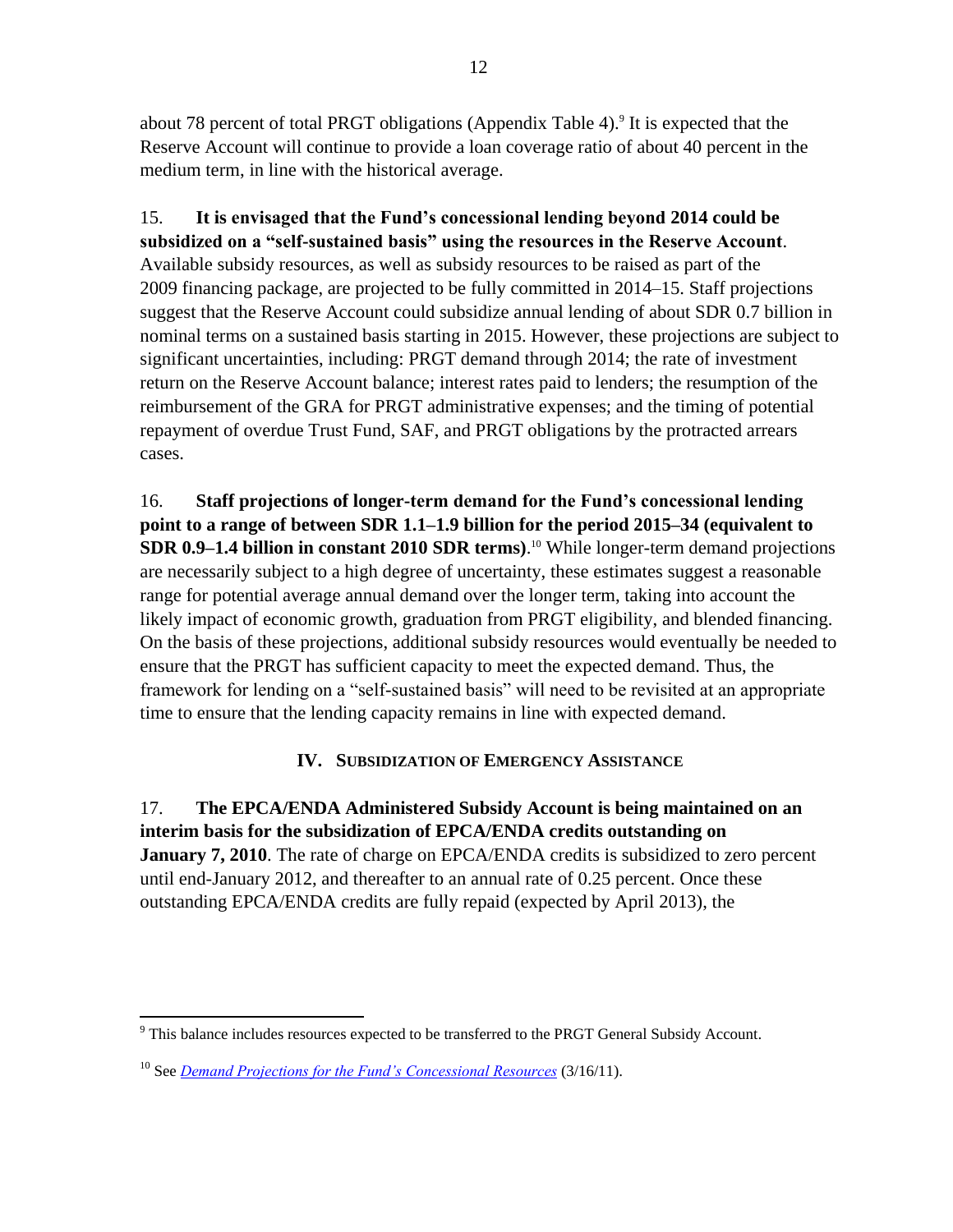EPCA/ENDA Administered Subsidy Account will be terminated. Contributors will be encouraged at that time to transfer any balances in the account to the PRGT General Subsidy Account (GSA) or one of the special subsidy accounts of the PRGT (Appendix Table 5).

18. **It is estimated that currently available subsidy resources in the EPCA/ENDA Administered Subsidy Account will be sufficient to subsidize the remaining EPCA/ENDA credits**. As of end-2010, two PRGT-eligible members had outstanding ENDA credit (Bangladesh and Dominica) amounting to SDR 135 million, and there were no PRGT-eligible members with outstanding EPCA credits. At end-2010, available subsidy resources amounted to about SDR 13.2 million. It is estimated that these resources are likely to be sufficient to subsidize the outstanding credits, including providing the additional interest relief through end-January 2012. However, in the event that subsidy resources in the EPCA/ENDA subsidy account were depleted, the PRGT Instrument would allow subsidization of any remaining EPCA/ENDA credits from the PRGT GSA.

### **V. FINANCING OF DEBT RELIEF**

19. **As of end-2010, the Fund has provided SDR 5.2 billion of debt relief to eligible countries**. This includes HIPC debt relief of SDR 2.5 billion to 36 countries, MDRI debt relief of SDR 2.3 billion to 30 countries, "beyond-HIPC" debt relief to Liberia, and PCDR debt relief to Haiti (Appendix Tables 6 and 7). Since the last update, two countries (Guinea-Bissau and Togo) reached the HIPC completion point, bringing the total number of completion point countries to 32. The remaining 4 decision point countries have so far received HIPC interim assistance of about SDR 29 million. No debt relief was provided through the PCDR Trust since the last update, and the balance in the PCDR Trust stood at SDR 0.1 billion as at end-2010.

### **A. Remaining HIPCs**

20. **The Fund's cost of debt relief to the remaining HIPCs (excluding the protracted arrears cases) is estimated at SDR 0.06 billion in end-2010 NPV terms, in line with the previous estimate** (Table 8).<sup>11</sup> This estimate is based on assumptions regarding the timing of HIPC decision and completion points and the future path of interest rates, all of which are subject to uncertainty. Moreover, they do not take into account potential needs for HIPC topping-up assistance.

<sup>&</sup>lt;sup>11</sup> Cost estimates as of end-2010, including Chad, Comoros, Côte d'Ivoire, Guinea, and Eritrea, but excluding Somalia and Sudan. Members that are HIPC-eligible based on the ring-fencing exercise but have decided not to avail themselves of debt relief under the HIPC Initiative (Nepal and the Kyrgyz Republic) are excluded from this cost estimate. These members could reconsider their decision at any time, and the cost estimate would need to be revised accordingly. This cost estimate does not include Zimbabwe, which is currently not HIPC-eligible but could become eligible for HIPC debt relief if it is judged to meet the relevant criteria.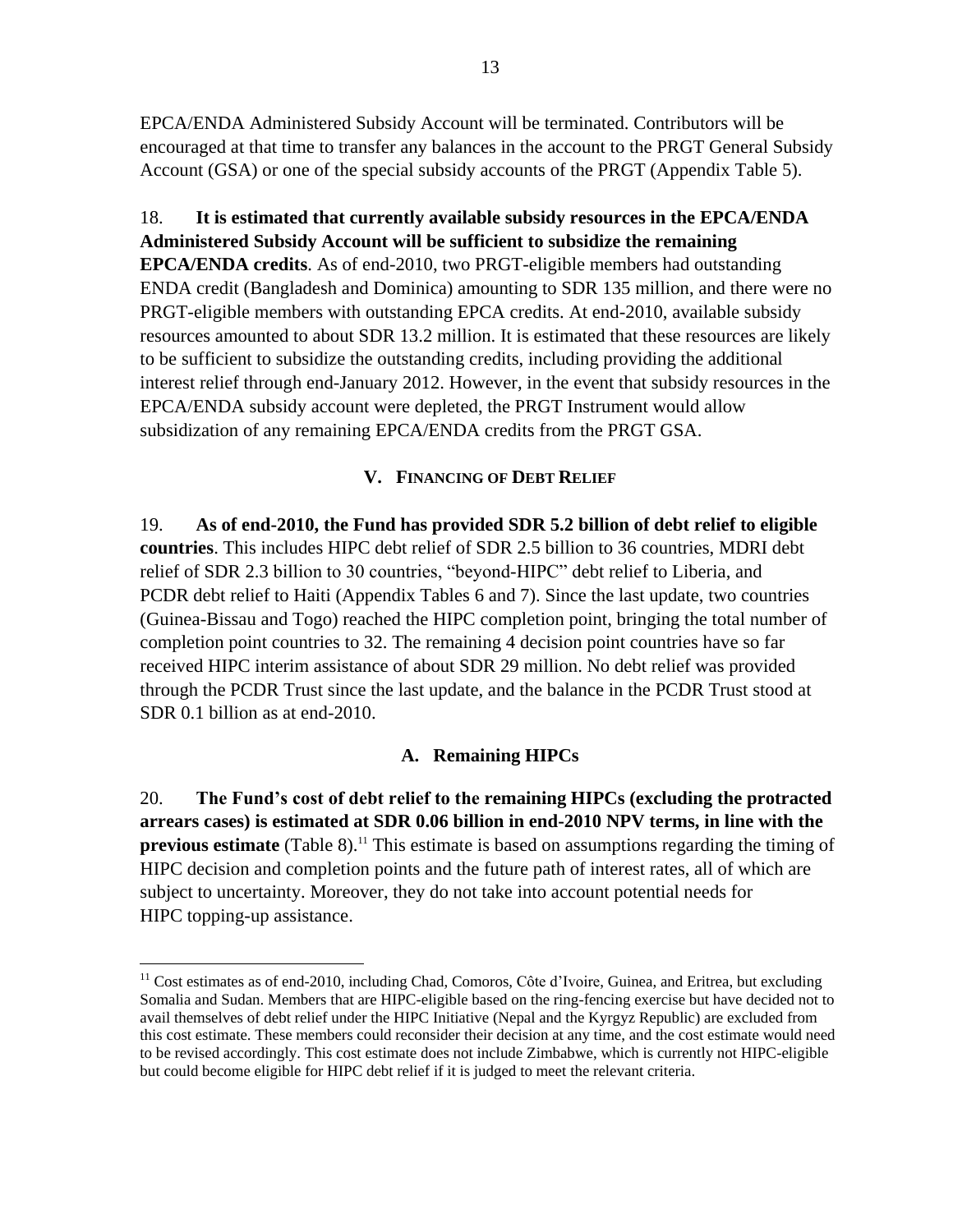| Table 8. Financing of Debt Relief to   |
|----------------------------------------|
| the Remaining HIPCs                    |
| (Billions of SDRs; end-2010 NPV terms) |

| Resources available in<br>HIPC sub-account<br><b>MDRI-I Trust</b><br><b>MDRI-II Trust</b>                        | 0.05<br>0.00<br>0.01<br>0.04 |
|------------------------------------------------------------------------------------------------------------------|------------------------------|
| <b>Financing needed from</b><br>HIPC and PRG-HIPC sub-accounts 1/<br><b>MDRI-I Trust</b><br><b>MDRI-II Trust</b> | 0.06<br>0.05<br>0.01         |
| <b>Remaining balance</b><br><b>HIPC</b> sub-account<br><b>MDRI-I Trust</b><br><b>MDRI-II Trust</b>               | 0.05<br>0.01<br>0.03         |
| Memorandum items:<br>Resources in the PCDR Trust                                                                 | በ 1በ                         |

1/ Since the HIPC sub-account is depleted, resources of SDR 0.05 billion are expected to be drawn from the PRG-HIPC sub-account to meet the estimated cost of the remaining HIPCs.

21. **Available resources in the PRG-HIPC and MDRI Trusts are estimated to be sufficient to cover debt relief to the remaining eligible countries (excluding the protracted arrears cases)**. <sup>12</sup> The HIPC sub-account of the PRG-HIPC Trust is depleted. Resources in the PRG-HIPC sub-account are expected to be sufficient to cover the projected HIPC needs of about SDR 0.05 billion. The two MDRI Trusts are estimated to have surpluses totaling about SDR 0.05 billion.

### **B. Pending Contributions to Liberia's Debt Relief**

22. **Following Liberia's HIPC completion point, there remain a number of countries that have yet to finalize their pledged contributions to the Fund's debt relief to Liberia**. Since the last update, Austria has delivered its contribution of about SDR 5 million, which was placed in the PRG-HIPC Trust. Pledged contributions totaling SDR 22.8 million (March 2008 NPV terms) from 9 members have yet to be received (Table 9). It is important that these contributions be disbursed as soon as possible to replenish the PRG-HIPC Trust.

<sup>&</sup>lt;sup>12</sup> Resources under the PRG-HIPC Trust are available to finance HIPC debt relief to all qualifying countries on a "first-come, first-served" basis.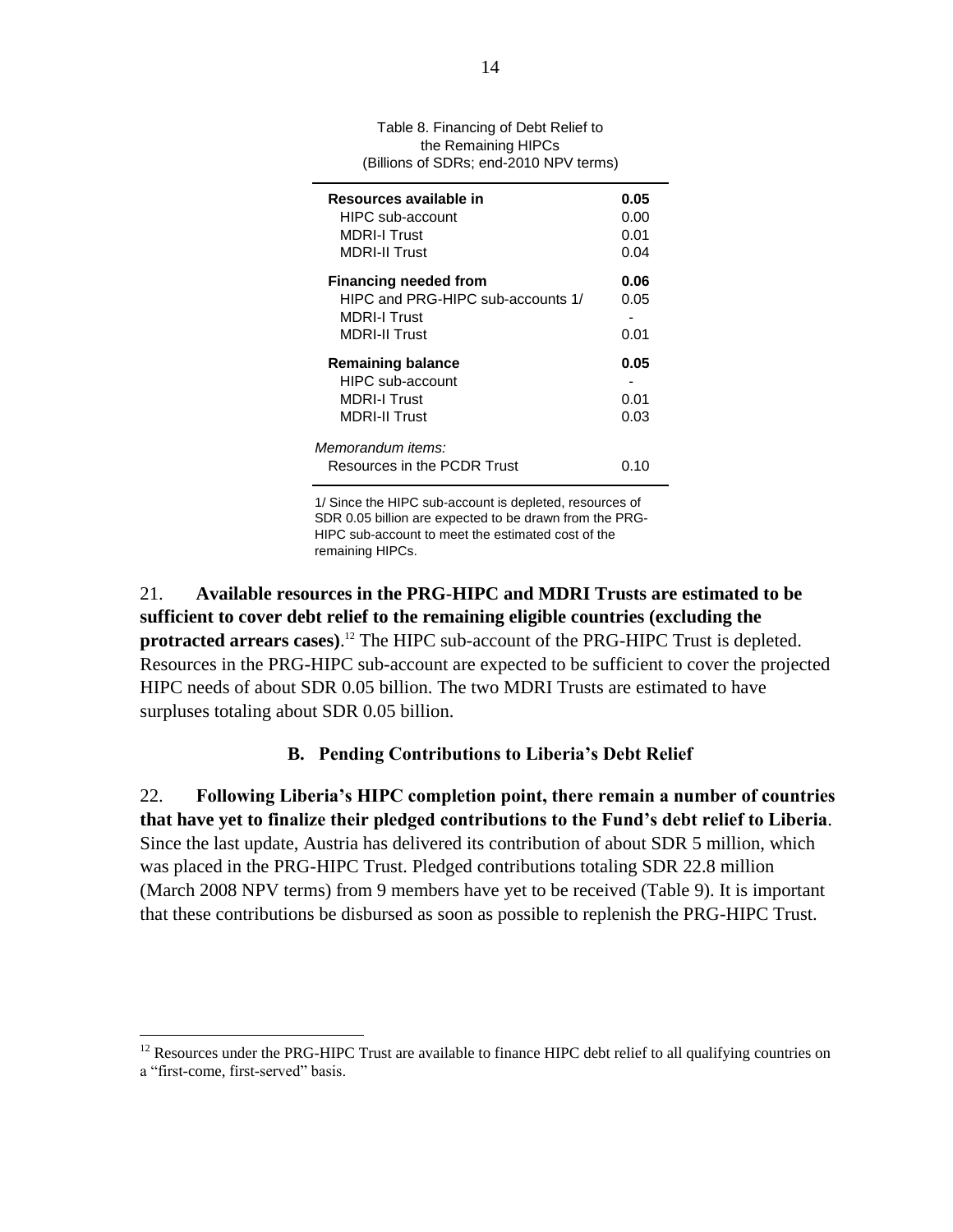| Argentina     | 5.2  | Mali         | 0.19 |
|---------------|------|--------------|------|
| Brazil        | 16.9 | Rwanda       | 0.07 |
| Burkina Faso  | 0.06 | Samoa        | 0.01 |
| Chad          | 0.05 | Sierra Leone | 0.38 |
| Guinea-Bissau | 0.01 |              |      |
| Total         |      |              | 22.8 |

Table 9. Pending Disbursements to Finance Debt Relief to Liberia as of end-February 2011 (Millions of SDRs; in March 14, 2008 NPV terms)

23. **The termination date of the SCA-1/Deferred Charges Administered Account has been postponed to allow time for some members to disburse their pledged contributions**  to Liberia's debt relief.<sup>13</sup> The account was due to be terminated on March 13, 2011, and, as of end-February 2011, it held balances from two members. Both members requested that the account's termination date be extended to March 13, 2012, to allow the disbursement of the pledged contributions. Accordingly, on March 11, 2011, the Executive Board approved a decision to delay the termination date of the account.

#### **C. Protracted Arrears Cases**

24. **Providing debt relief to Somalia and Sudan would require substantial additional resources**. As of end-2010, the total stock of arrears of the two countries to the Fund amounted to SDR 1.2 billion. As the costs for providing debt relief to these countries were not included in the original costing estimates for the HIPC Initiative,<sup>14</sup> additional financing would need to be secured when these members are ready to clear their arrears and embark on the HIPC Initiative and possible beyond-HIPC debt relief.<sup>15</sup> The approach developed for Liberia's debt relief, including the financing modalities, could provide a useful framework for Sudan and Somalia at an appropriate time.

<sup>13</sup> See *Amendment [of the Instrument to Establish the SCA-1/Deferred Charges Administered Account—](http://www.imf.org/external/np/pp/eng/2011/030311.pdf) [Extension of Termination Date](http://www.imf.org/external/np/pp/eng/2011/030311.pdf)* (3/3/11). This account, which became effective on March 14, 2008, was an interim vehicle to temporarily hold the refunds of the distribution of portion of the SCA-1 balances and the deferred charges adjustments in the context of the Fund's debt relief to Liberia, pending instructions from members as to the disposition of the resources.

<sup>&</sup>lt;sup>14</sup> Given the MDRI's end-2004 cut-off date for debt eligibility, neither Somalia nor Sudan would be eligible for MDRI debt relief as they would have no MDRI-eligible debt following the clearance of their arrears. It is possible, however, that they could be considered for "beyond-HIPC" debt relief, as was done in the case of Liberia, if resources for such debt relief become available.

<sup>&</sup>lt;sup>15</sup> In the context of the MDRI in 2005, the G-8 committed that donors would provide the extra resources necessary for full debt relief at completion point for the three protracted arrears cases (Liberia, Somalia, and Sudan).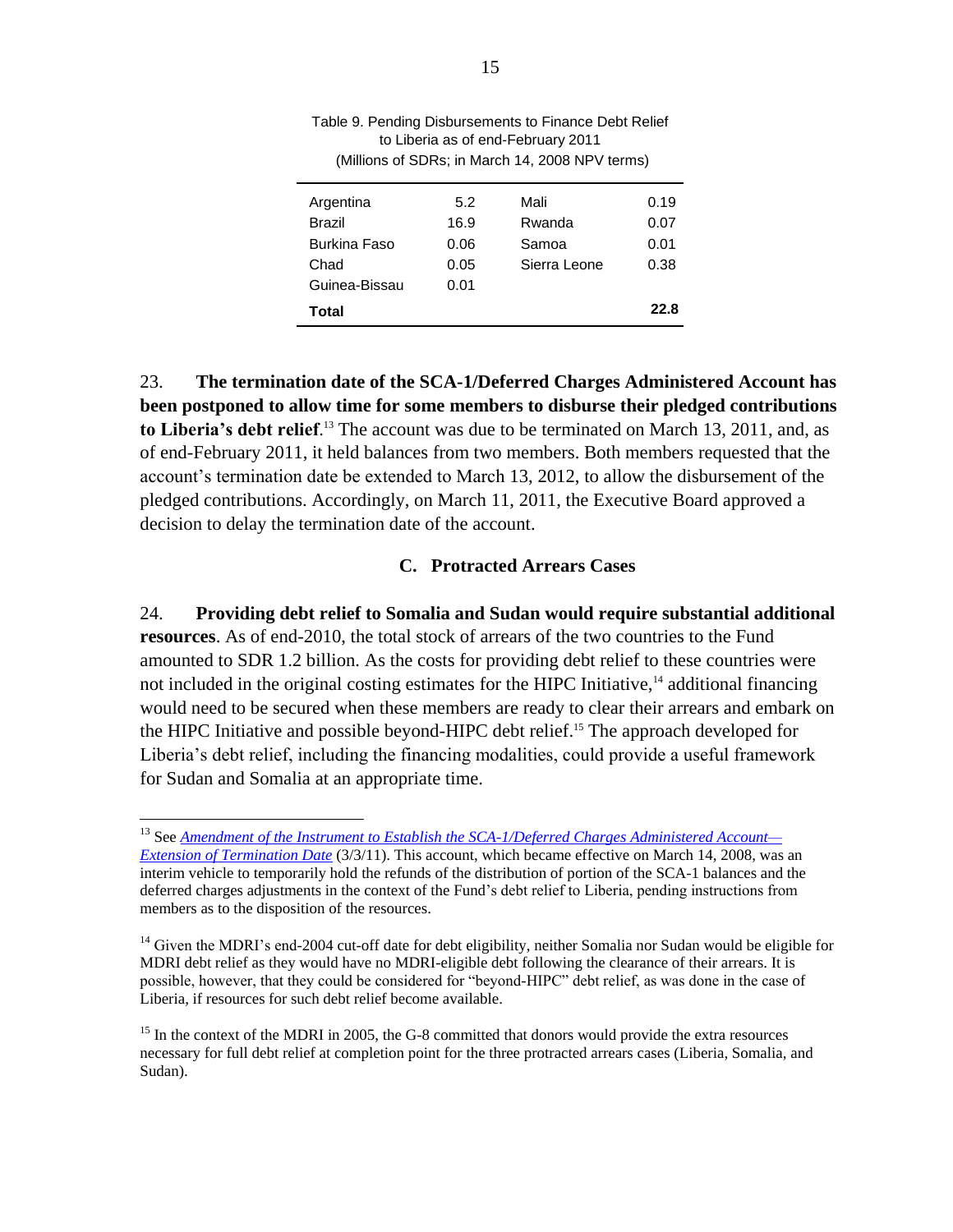25. **Additional resources could potentially also be needed to provide debt relief to Zimbabwe, if it were assessed to be eligible**. Zimbabwe is neither PRGT-eligible nor is it included in the list of "ring-fenced" countries that could benefit from the HIPC Initiative. However, when Zimbabwe's PRGT-eligibility is restored following the arrears clearance to the PRGT (SDR 87.0 million at end-2010), an assessment of Zimbabwe's eligibility for the HIPC Initiative would need to be made based on the relevant criteria, including whether the NPV of its debt at end-2004 exceeded the HIPC thresholds. Additional resources may be needed to cover any such HIPC and "beyond-HIPC" debt relief for Zimbabwe.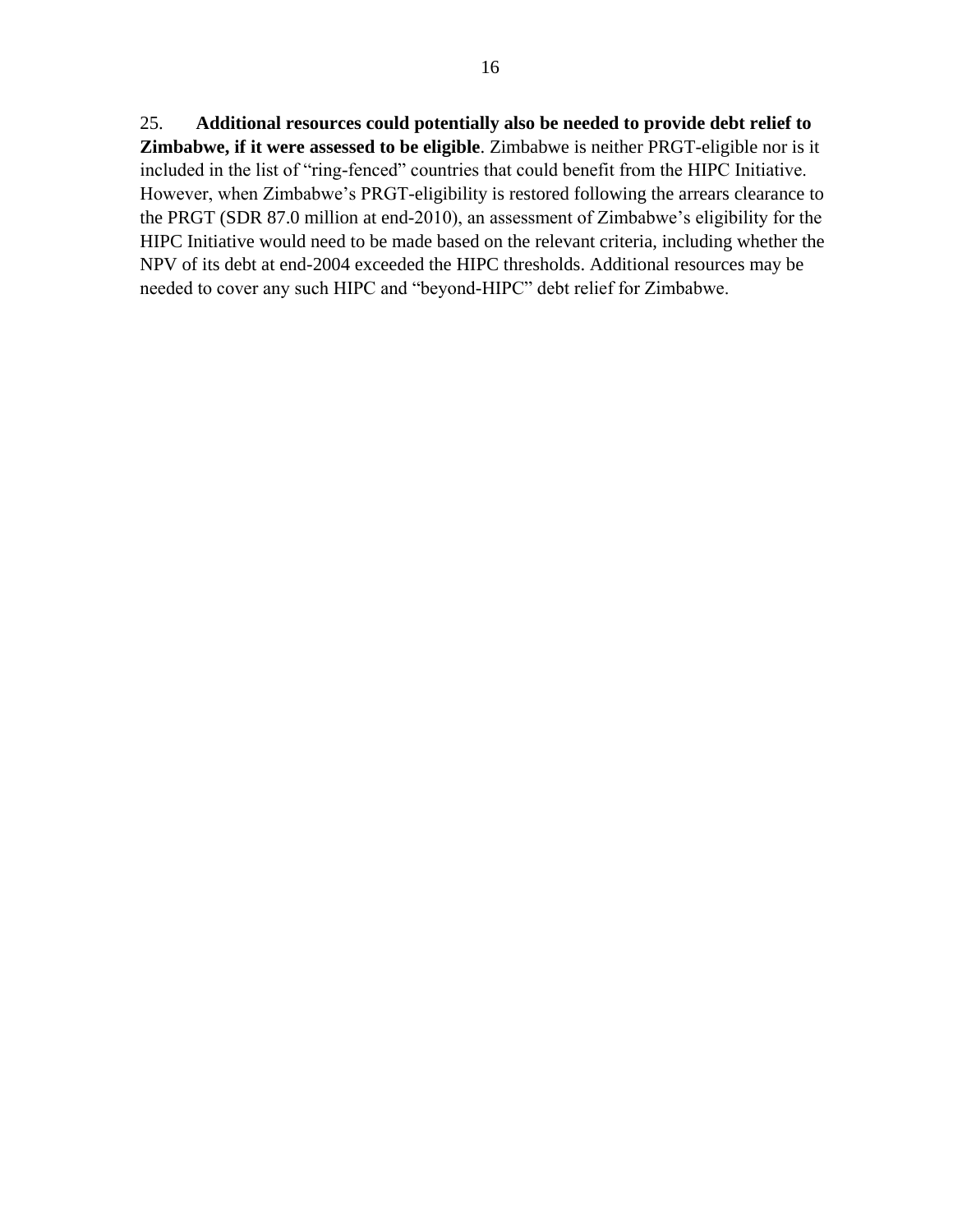| Subsidy contributions "as needed" 2/<br>Of which:<br>Subsidies and HIPC<br>Loan<br>For<br>For MDRI<br>grant contributions<br>Pending<br>commitments<br>Total 3/<br>subsidization<br>debt relief<br>"as needed" 2/<br>"as needed" 2/<br><b>TOTAL</b><br>32.2<br>2,187.3<br>1,120.0<br>3,307.3<br>24,090.7<br>1,562.3<br><b>Major industrial countries</b><br>1,416.2<br>818.8<br>2,235.0<br>18,490.8<br>880.5<br>144.4<br>229.2<br>48.8<br>Canada<br>84.8<br>1,200.0 4/<br>231.0<br>116.4<br>347.4<br>82.2<br>France<br>4,898.0 5/<br>113.2<br>66.1<br>179.3<br>127.2<br>Germany<br>2,750.0<br>127.7<br>84.4<br>212.1<br>63.6<br>1,380.0<br>Italy<br>434.0<br>253.4<br>144.0<br>687.4<br>6,934.8 4/<br>Japan<br>266.2<br>155.4<br>421.6<br>1,328.0 4/<br>82.2<br>United Kingdom<br><b>United States</b><br>99.8<br>58.3<br>332.6<br>158.1<br>645.0<br>250.4<br>Other advanced countries<br>895.4<br>4,357.8<br>299.7<br>Australia<br>12.4<br>3.7<br>16.1<br>24.8<br>61.0<br>61.0<br>14.3<br>Austria<br>66.1<br>105.6<br>350.0<br>35.3<br>Belgium<br>39.5<br>40.4<br>23.6<br>64.0<br>300.0 4/<br>18.5<br>Denmark<br>Finland<br>25.9<br>15.1<br>41.1<br>8.0<br>--<br>22.8<br>13.3<br>36.2<br>6.3<br>Greece<br>Iceland<br>2.6<br>4.2<br>1.5<br>0.9<br>--<br>--<br>5.3<br>2.4<br>7.7<br>5.9<br>Ireland<br>1.8<br>Israel<br>ш,<br>Щ,<br>ц.<br>39.4<br>592.7 4/<br>Korea<br>21.0<br>60.4<br>15.9<br>12.9<br>12.9<br>0.7<br>Luxembourg<br>$\overline{a}$<br>--<br>128.5<br>128.5<br>45.4<br>Netherlands<br>950.0 4/<br>--<br>New Zealand<br>1.7<br>ш,<br>$\overline{\phantom{a}}$<br>щ,<br>--<br>42.4<br>18.5<br>Norway<br>26.8<br>15.7<br>450.0 4/<br>2.6<br>6.6<br>Portugal<br>1.4<br>4.0<br>--<br>$0.0*$<br>San Marino<br>ш,<br>$\overline{a}$<br>$\overline{\phantom{a}}$<br>6.5<br>16.5<br>11.1<br>17.6<br>Singapore<br>13.0<br>3.1<br>16.2<br>23.3<br>1,113.4 4/<br>Spain<br>109.0<br>65.0<br>174.0<br>18.3<br>Sweden<br>65.1<br>38.5<br>103.5<br>37.0<br>Switzerland<br>601.7<br>6.1<br>16.3<br>114.3<br><b>Fuel exporting countries</b><br>10.2<br>49.5<br>23.2<br>5.5<br>Algeria<br>0.9<br>Bahrain<br>0.9<br>Brunei Darussalam<br>0.1<br>Gabon<br>2.5<br>1.9<br>$\overline{a}$<br>2.2<br>Iran, Islamic Republic of<br>1.0<br>0.6<br>1.5<br>3.1<br>Kuwait<br>Libya<br>7.3<br>--<br>Nigeria<br>13.9<br>--<br>--<br>Oman<br>0.8<br>Qatar<br>0.5<br>Saudi Arabia<br>53.5<br>9.2<br>5.5<br>14.7<br>49.5<br>3.8<br><b>United Arab Emirates</b><br>--<br>--<br>--<br>--<br>Venezuela<br>20.4<br>20.4<br>--<br>-- |  | PRGF-ESF Trust 1/ | PRG-HIPC Trust |  |  |  |
|------------------------------------------------------------------------------------------------------------------------------------------------------------------------------------------------------------------------------------------------------------------------------------------------------------------------------------------------------------------------------------------------------------------------------------------------------------------------------------------------------------------------------------------------------------------------------------------------------------------------------------------------------------------------------------------------------------------------------------------------------------------------------------------------------------------------------------------------------------------------------------------------------------------------------------------------------------------------------------------------------------------------------------------------------------------------------------------------------------------------------------------------------------------------------------------------------------------------------------------------------------------------------------------------------------------------------------------------------------------------------------------------------------------------------------------------------------------------------------------------------------------------------------------------------------------------------------------------------------------------------------------------------------------------------------------------------------------------------------------------------------------------------------------------------------------------------------------------------------------------------------------------------------------------------------------------------------------------------------------------------------------------------------------------------------------------------------------------------------------------------------------------------------------------------------------------------------------------------------------------------------------------------------------------------------------------------------------------------------------------------------------------------------------------------------------------------------------------------------------------------------|--|-------------------|----------------|--|--|--|
|                                                                                                                                                                                                                                                                                                                                                                                                                                                                                                                                                                                                                                                                                                                                                                                                                                                                                                                                                                                                                                                                                                                                                                                                                                                                                                                                                                                                                                                                                                                                                                                                                                                                                                                                                                                                                                                                                                                                                                                                                                                                                                                                                                                                                                                                                                                                                                                                                                                                                                            |  |                   |                |  |  |  |
|                                                                                                                                                                                                                                                                                                                                                                                                                                                                                                                                                                                                                                                                                                                                                                                                                                                                                                                                                                                                                                                                                                                                                                                                                                                                                                                                                                                                                                                                                                                                                                                                                                                                                                                                                                                                                                                                                                                                                                                                                                                                                                                                                                                                                                                                                                                                                                                                                                                                                                            |  |                   |                |  |  |  |
|                                                                                                                                                                                                                                                                                                                                                                                                                                                                                                                                                                                                                                                                                                                                                                                                                                                                                                                                                                                                                                                                                                                                                                                                                                                                                                                                                                                                                                                                                                                                                                                                                                                                                                                                                                                                                                                                                                                                                                                                                                                                                                                                                                                                                                                                                                                                                                                                                                                                                                            |  |                   |                |  |  |  |
|                                                                                                                                                                                                                                                                                                                                                                                                                                                                                                                                                                                                                                                                                                                                                                                                                                                                                                                                                                                                                                                                                                                                                                                                                                                                                                                                                                                                                                                                                                                                                                                                                                                                                                                                                                                                                                                                                                                                                                                                                                                                                                                                                                                                                                                                                                                                                                                                                                                                                                            |  |                   |                |  |  |  |
|                                                                                                                                                                                                                                                                                                                                                                                                                                                                                                                                                                                                                                                                                                                                                                                                                                                                                                                                                                                                                                                                                                                                                                                                                                                                                                                                                                                                                                                                                                                                                                                                                                                                                                                                                                                                                                                                                                                                                                                                                                                                                                                                                                                                                                                                                                                                                                                                                                                                                                            |  |                   |                |  |  |  |
|                                                                                                                                                                                                                                                                                                                                                                                                                                                                                                                                                                                                                                                                                                                                                                                                                                                                                                                                                                                                                                                                                                                                                                                                                                                                                                                                                                                                                                                                                                                                                                                                                                                                                                                                                                                                                                                                                                                                                                                                                                                                                                                                                                                                                                                                                                                                                                                                                                                                                                            |  |                   |                |  |  |  |
|                                                                                                                                                                                                                                                                                                                                                                                                                                                                                                                                                                                                                                                                                                                                                                                                                                                                                                                                                                                                                                                                                                                                                                                                                                                                                                                                                                                                                                                                                                                                                                                                                                                                                                                                                                                                                                                                                                                                                                                                                                                                                                                                                                                                                                                                                                                                                                                                                                                                                                            |  |                   |                |  |  |  |
|                                                                                                                                                                                                                                                                                                                                                                                                                                                                                                                                                                                                                                                                                                                                                                                                                                                                                                                                                                                                                                                                                                                                                                                                                                                                                                                                                                                                                                                                                                                                                                                                                                                                                                                                                                                                                                                                                                                                                                                                                                                                                                                                                                                                                                                                                                                                                                                                                                                                                                            |  |                   |                |  |  |  |
|                                                                                                                                                                                                                                                                                                                                                                                                                                                                                                                                                                                                                                                                                                                                                                                                                                                                                                                                                                                                                                                                                                                                                                                                                                                                                                                                                                                                                                                                                                                                                                                                                                                                                                                                                                                                                                                                                                                                                                                                                                                                                                                                                                                                                                                                                                                                                                                                                                                                                                            |  |                   |                |  |  |  |
|                                                                                                                                                                                                                                                                                                                                                                                                                                                                                                                                                                                                                                                                                                                                                                                                                                                                                                                                                                                                                                                                                                                                                                                                                                                                                                                                                                                                                                                                                                                                                                                                                                                                                                                                                                                                                                                                                                                                                                                                                                                                                                                                                                                                                                                                                                                                                                                                                                                                                                            |  |                   |                |  |  |  |
|                                                                                                                                                                                                                                                                                                                                                                                                                                                                                                                                                                                                                                                                                                                                                                                                                                                                                                                                                                                                                                                                                                                                                                                                                                                                                                                                                                                                                                                                                                                                                                                                                                                                                                                                                                                                                                                                                                                                                                                                                                                                                                                                                                                                                                                                                                                                                                                                                                                                                                            |  |                   |                |  |  |  |
|                                                                                                                                                                                                                                                                                                                                                                                                                                                                                                                                                                                                                                                                                                                                                                                                                                                                                                                                                                                                                                                                                                                                                                                                                                                                                                                                                                                                                                                                                                                                                                                                                                                                                                                                                                                                                                                                                                                                                                                                                                                                                                                                                                                                                                                                                                                                                                                                                                                                                                            |  |                   |                |  |  |  |
|                                                                                                                                                                                                                                                                                                                                                                                                                                                                                                                                                                                                                                                                                                                                                                                                                                                                                                                                                                                                                                                                                                                                                                                                                                                                                                                                                                                                                                                                                                                                                                                                                                                                                                                                                                                                                                                                                                                                                                                                                                                                                                                                                                                                                                                                                                                                                                                                                                                                                                            |  |                   |                |  |  |  |
|                                                                                                                                                                                                                                                                                                                                                                                                                                                                                                                                                                                                                                                                                                                                                                                                                                                                                                                                                                                                                                                                                                                                                                                                                                                                                                                                                                                                                                                                                                                                                                                                                                                                                                                                                                                                                                                                                                                                                                                                                                                                                                                                                                                                                                                                                                                                                                                                                                                                                                            |  |                   |                |  |  |  |
|                                                                                                                                                                                                                                                                                                                                                                                                                                                                                                                                                                                                                                                                                                                                                                                                                                                                                                                                                                                                                                                                                                                                                                                                                                                                                                                                                                                                                                                                                                                                                                                                                                                                                                                                                                                                                                                                                                                                                                                                                                                                                                                                                                                                                                                                                                                                                                                                                                                                                                            |  |                   |                |  |  |  |
|                                                                                                                                                                                                                                                                                                                                                                                                                                                                                                                                                                                                                                                                                                                                                                                                                                                                                                                                                                                                                                                                                                                                                                                                                                                                                                                                                                                                                                                                                                                                                                                                                                                                                                                                                                                                                                                                                                                                                                                                                                                                                                                                                                                                                                                                                                                                                                                                                                                                                                            |  |                   |                |  |  |  |
|                                                                                                                                                                                                                                                                                                                                                                                                                                                                                                                                                                                                                                                                                                                                                                                                                                                                                                                                                                                                                                                                                                                                                                                                                                                                                                                                                                                                                                                                                                                                                                                                                                                                                                                                                                                                                                                                                                                                                                                                                                                                                                                                                                                                                                                                                                                                                                                                                                                                                                            |  |                   |                |  |  |  |
|                                                                                                                                                                                                                                                                                                                                                                                                                                                                                                                                                                                                                                                                                                                                                                                                                                                                                                                                                                                                                                                                                                                                                                                                                                                                                                                                                                                                                                                                                                                                                                                                                                                                                                                                                                                                                                                                                                                                                                                                                                                                                                                                                                                                                                                                                                                                                                                                                                                                                                            |  |                   |                |  |  |  |
|                                                                                                                                                                                                                                                                                                                                                                                                                                                                                                                                                                                                                                                                                                                                                                                                                                                                                                                                                                                                                                                                                                                                                                                                                                                                                                                                                                                                                                                                                                                                                                                                                                                                                                                                                                                                                                                                                                                                                                                                                                                                                                                                                                                                                                                                                                                                                                                                                                                                                                            |  |                   |                |  |  |  |
|                                                                                                                                                                                                                                                                                                                                                                                                                                                                                                                                                                                                                                                                                                                                                                                                                                                                                                                                                                                                                                                                                                                                                                                                                                                                                                                                                                                                                                                                                                                                                                                                                                                                                                                                                                                                                                                                                                                                                                                                                                                                                                                                                                                                                                                                                                                                                                                                                                                                                                            |  |                   |                |  |  |  |
|                                                                                                                                                                                                                                                                                                                                                                                                                                                                                                                                                                                                                                                                                                                                                                                                                                                                                                                                                                                                                                                                                                                                                                                                                                                                                                                                                                                                                                                                                                                                                                                                                                                                                                                                                                                                                                                                                                                                                                                                                                                                                                                                                                                                                                                                                                                                                                                                                                                                                                            |  |                   |                |  |  |  |
|                                                                                                                                                                                                                                                                                                                                                                                                                                                                                                                                                                                                                                                                                                                                                                                                                                                                                                                                                                                                                                                                                                                                                                                                                                                                                                                                                                                                                                                                                                                                                                                                                                                                                                                                                                                                                                                                                                                                                                                                                                                                                                                                                                                                                                                                                                                                                                                                                                                                                                            |  |                   |                |  |  |  |
|                                                                                                                                                                                                                                                                                                                                                                                                                                                                                                                                                                                                                                                                                                                                                                                                                                                                                                                                                                                                                                                                                                                                                                                                                                                                                                                                                                                                                                                                                                                                                                                                                                                                                                                                                                                                                                                                                                                                                                                                                                                                                                                                                                                                                                                                                                                                                                                                                                                                                                            |  |                   |                |  |  |  |
|                                                                                                                                                                                                                                                                                                                                                                                                                                                                                                                                                                                                                                                                                                                                                                                                                                                                                                                                                                                                                                                                                                                                                                                                                                                                                                                                                                                                                                                                                                                                                                                                                                                                                                                                                                                                                                                                                                                                                                                                                                                                                                                                                                                                                                                                                                                                                                                                                                                                                                            |  |                   |                |  |  |  |
|                                                                                                                                                                                                                                                                                                                                                                                                                                                                                                                                                                                                                                                                                                                                                                                                                                                                                                                                                                                                                                                                                                                                                                                                                                                                                                                                                                                                                                                                                                                                                                                                                                                                                                                                                                                                                                                                                                                                                                                                                                                                                                                                                                                                                                                                                                                                                                                                                                                                                                            |  |                   |                |  |  |  |
|                                                                                                                                                                                                                                                                                                                                                                                                                                                                                                                                                                                                                                                                                                                                                                                                                                                                                                                                                                                                                                                                                                                                                                                                                                                                                                                                                                                                                                                                                                                                                                                                                                                                                                                                                                                                                                                                                                                                                                                                                                                                                                                                                                                                                                                                                                                                                                                                                                                                                                            |  |                   |                |  |  |  |
|                                                                                                                                                                                                                                                                                                                                                                                                                                                                                                                                                                                                                                                                                                                                                                                                                                                                                                                                                                                                                                                                                                                                                                                                                                                                                                                                                                                                                                                                                                                                                                                                                                                                                                                                                                                                                                                                                                                                                                                                                                                                                                                                                                                                                                                                                                                                                                                                                                                                                                            |  |                   |                |  |  |  |
|                                                                                                                                                                                                                                                                                                                                                                                                                                                                                                                                                                                                                                                                                                                                                                                                                                                                                                                                                                                                                                                                                                                                                                                                                                                                                                                                                                                                                                                                                                                                                                                                                                                                                                                                                                                                                                                                                                                                                                                                                                                                                                                                                                                                                                                                                                                                                                                                                                                                                                            |  |                   |                |  |  |  |
|                                                                                                                                                                                                                                                                                                                                                                                                                                                                                                                                                                                                                                                                                                                                                                                                                                                                                                                                                                                                                                                                                                                                                                                                                                                                                                                                                                                                                                                                                                                                                                                                                                                                                                                                                                                                                                                                                                                                                                                                                                                                                                                                                                                                                                                                                                                                                                                                                                                                                                            |  |                   |                |  |  |  |
|                                                                                                                                                                                                                                                                                                                                                                                                                                                                                                                                                                                                                                                                                                                                                                                                                                                                                                                                                                                                                                                                                                                                                                                                                                                                                                                                                                                                                                                                                                                                                                                                                                                                                                                                                                                                                                                                                                                                                                                                                                                                                                                                                                                                                                                                                                                                                                                                                                                                                                            |  |                   |                |  |  |  |
|                                                                                                                                                                                                                                                                                                                                                                                                                                                                                                                                                                                                                                                                                                                                                                                                                                                                                                                                                                                                                                                                                                                                                                                                                                                                                                                                                                                                                                                                                                                                                                                                                                                                                                                                                                                                                                                                                                                                                                                                                                                                                                                                                                                                                                                                                                                                                                                                                                                                                                            |  |                   |                |  |  |  |
|                                                                                                                                                                                                                                                                                                                                                                                                                                                                                                                                                                                                                                                                                                                                                                                                                                                                                                                                                                                                                                                                                                                                                                                                                                                                                                                                                                                                                                                                                                                                                                                                                                                                                                                                                                                                                                                                                                                                                                                                                                                                                                                                                                                                                                                                                                                                                                                                                                                                                                            |  |                   |                |  |  |  |
|                                                                                                                                                                                                                                                                                                                                                                                                                                                                                                                                                                                                                                                                                                                                                                                                                                                                                                                                                                                                                                                                                                                                                                                                                                                                                                                                                                                                                                                                                                                                                                                                                                                                                                                                                                                                                                                                                                                                                                                                                                                                                                                                                                                                                                                                                                                                                                                                                                                                                                            |  |                   |                |  |  |  |
|                                                                                                                                                                                                                                                                                                                                                                                                                                                                                                                                                                                                                                                                                                                                                                                                                                                                                                                                                                                                                                                                                                                                                                                                                                                                                                                                                                                                                                                                                                                                                                                                                                                                                                                                                                                                                                                                                                                                                                                                                                                                                                                                                                                                                                                                                                                                                                                                                                                                                                            |  |                   |                |  |  |  |
|                                                                                                                                                                                                                                                                                                                                                                                                                                                                                                                                                                                                                                                                                                                                                                                                                                                                                                                                                                                                                                                                                                                                                                                                                                                                                                                                                                                                                                                                                                                                                                                                                                                                                                                                                                                                                                                                                                                                                                                                                                                                                                                                                                                                                                                                                                                                                                                                                                                                                                            |  |                   |                |  |  |  |
|                                                                                                                                                                                                                                                                                                                                                                                                                                                                                                                                                                                                                                                                                                                                                                                                                                                                                                                                                                                                                                                                                                                                                                                                                                                                                                                                                                                                                                                                                                                                                                                                                                                                                                                                                                                                                                                                                                                                                                                                                                                                                                                                                                                                                                                                                                                                                                                                                                                                                                            |  |                   |                |  |  |  |
|                                                                                                                                                                                                                                                                                                                                                                                                                                                                                                                                                                                                                                                                                                                                                                                                                                                                                                                                                                                                                                                                                                                                                                                                                                                                                                                                                                                                                                                                                                                                                                                                                                                                                                                                                                                                                                                                                                                                                                                                                                                                                                                                                                                                                                                                                                                                                                                                                                                                                                            |  |                   |                |  |  |  |
|                                                                                                                                                                                                                                                                                                                                                                                                                                                                                                                                                                                                                                                                                                                                                                                                                                                                                                                                                                                                                                                                                                                                                                                                                                                                                                                                                                                                                                                                                                                                                                                                                                                                                                                                                                                                                                                                                                                                                                                                                                                                                                                                                                                                                                                                                                                                                                                                                                                                                                            |  |                   |                |  |  |  |
|                                                                                                                                                                                                                                                                                                                                                                                                                                                                                                                                                                                                                                                                                                                                                                                                                                                                                                                                                                                                                                                                                                                                                                                                                                                                                                                                                                                                                                                                                                                                                                                                                                                                                                                                                                                                                                                                                                                                                                                                                                                                                                                                                                                                                                                                                                                                                                                                                                                                                                            |  |                   |                |  |  |  |
|                                                                                                                                                                                                                                                                                                                                                                                                                                                                                                                                                                                                                                                                                                                                                                                                                                                                                                                                                                                                                                                                                                                                                                                                                                                                                                                                                                                                                                                                                                                                                                                                                                                                                                                                                                                                                                                                                                                                                                                                                                                                                                                                                                                                                                                                                                                                                                                                                                                                                                            |  |                   |                |  |  |  |
|                                                                                                                                                                                                                                                                                                                                                                                                                                                                                                                                                                                                                                                                                                                                                                                                                                                                                                                                                                                                                                                                                                                                                                                                                                                                                                                                                                                                                                                                                                                                                                                                                                                                                                                                                                                                                                                                                                                                                                                                                                                                                                                                                                                                                                                                                                                                                                                                                                                                                                            |  |                   |                |  |  |  |
|                                                                                                                                                                                                                                                                                                                                                                                                                                                                                                                                                                                                                                                                                                                                                                                                                                                                                                                                                                                                                                                                                                                                                                                                                                                                                                                                                                                                                                                                                                                                                                                                                                                                                                                                                                                                                                                                                                                                                                                                                                                                                                                                                                                                                                                                                                                                                                                                                                                                                                            |  |                   |                |  |  |  |
|                                                                                                                                                                                                                                                                                                                                                                                                                                                                                                                                                                                                                                                                                                                                                                                                                                                                                                                                                                                                                                                                                                                                                                                                                                                                                                                                                                                                                                                                                                                                                                                                                                                                                                                                                                                                                                                                                                                                                                                                                                                                                                                                                                                                                                                                                                                                                                                                                                                                                                            |  |                   |                |  |  |  |
|                                                                                                                                                                                                                                                                                                                                                                                                                                                                                                                                                                                                                                                                                                                                                                                                                                                                                                                                                                                                                                                                                                                                                                                                                                                                                                                                                                                                                                                                                                                                                                                                                                                                                                                                                                                                                                                                                                                                                                                                                                                                                                                                                                                                                                                                                                                                                                                                                                                                                                            |  |                   |                |  |  |  |
|                                                                                                                                                                                                                                                                                                                                                                                                                                                                                                                                                                                                                                                                                                                                                                                                                                                                                                                                                                                                                                                                                                                                                                                                                                                                                                                                                                                                                                                                                                                                                                                                                                                                                                                                                                                                                                                                                                                                                                                                                                                                                                                                                                                                                                                                                                                                                                                                                                                                                                            |  |                   |                |  |  |  |
|                                                                                                                                                                                                                                                                                                                                                                                                                                                                                                                                                                                                                                                                                                                                                                                                                                                                                                                                                                                                                                                                                                                                                                                                                                                                                                                                                                                                                                                                                                                                                                                                                                                                                                                                                                                                                                                                                                                                                                                                                                                                                                                                                                                                                                                                                                                                                                                                                                                                                                            |  |                   |                |  |  |  |
|                                                                                                                                                                                                                                                                                                                                                                                                                                                                                                                                                                                                                                                                                                                                                                                                                                                                                                                                                                                                                                                                                                                                                                                                                                                                                                                                                                                                                                                                                                                                                                                                                                                                                                                                                                                                                                                                                                                                                                                                                                                                                                                                                                                                                                                                                                                                                                                                                                                                                                            |  |                   |                |  |  |  |

#### Appendix Table 1. Summary of Bilateral Commitments to the PRGF-ESF and PRG-HIPC Trusts (In millions of SDRs; as of December 31, 2010)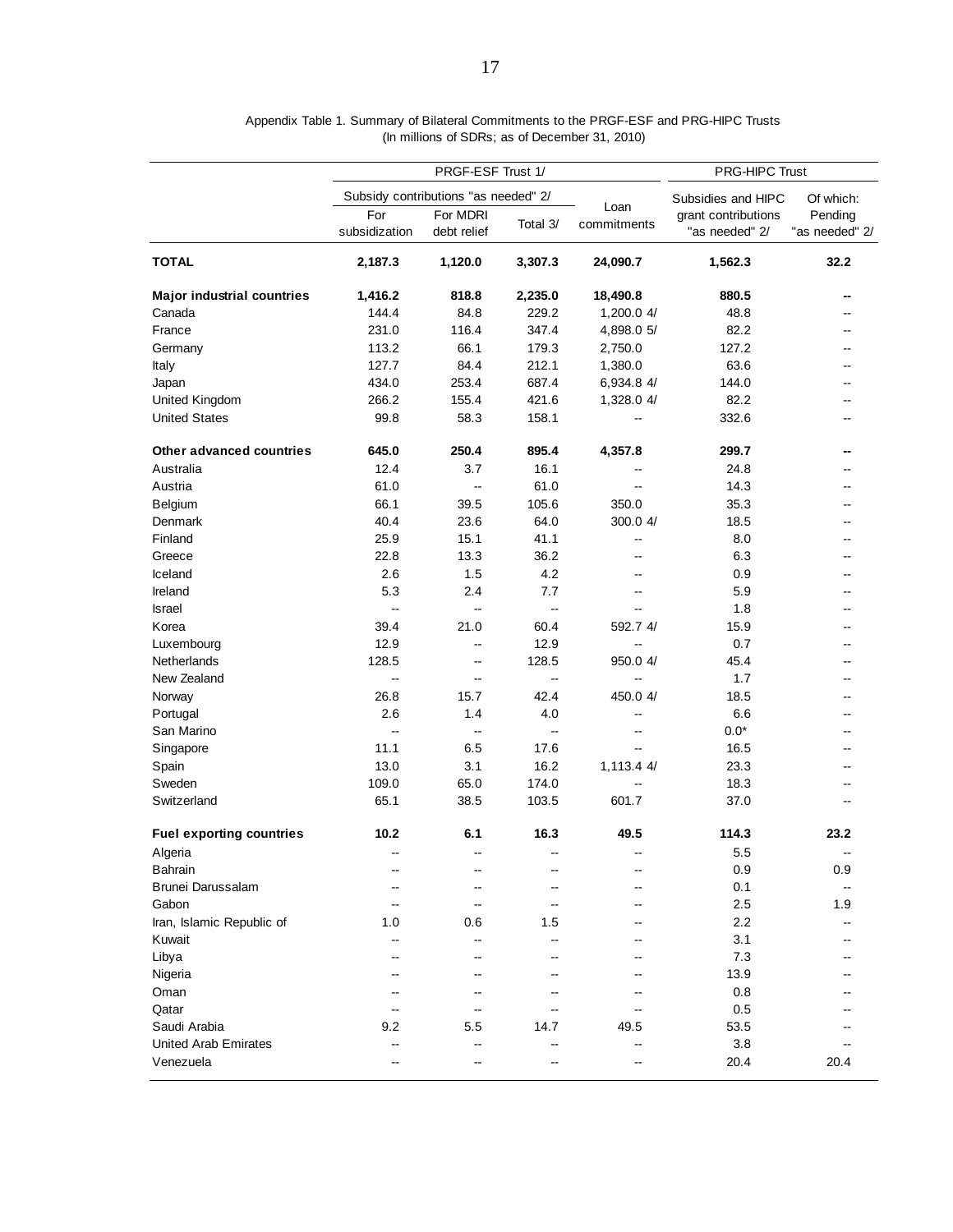|                                |                          | PRGF-ESF Trust 1/                    |                          |                          | PRG-HIPC Trust                        |                           |  |  |
|--------------------------------|--------------------------|--------------------------------------|--------------------------|--------------------------|---------------------------------------|---------------------------|--|--|
|                                |                          | Subsidy contributions "as needed" 2/ |                          |                          | Subsidies and HIPC<br>Of which:       |                           |  |  |
|                                | For<br>subsidization     | For MDRI<br>debt relief              | Total<br>committed       | Loan<br>commitments      | grant contributions<br>"as needed" 2/ | Pending<br>"as needed" 2/ |  |  |
| Other developing countries     | 104.1                    | 44.8                                 | 148.9                    | 1,155.6                  | 224.7                                 | 9.1                       |  |  |
| Argentina                      | 19.8                     | 11.5                                 | 31.3                     | $\overline{a}$           | 16.2                                  | 6.4                       |  |  |
| Bangladesh                     | 0.5                      | 0.2                                  | 0.8                      | $\overline{\phantom{a}}$ | 1.7                                   | $\overline{\phantom{a}}$  |  |  |
| <b>Barbados</b>                | $\overline{a}$           | $\overline{a}$                       | $\overline{\phantom{a}}$ | $-$                      | 0.4                                   | $-$                       |  |  |
| <b>Belize</b>                  | $\overline{a}$           | $\overline{a}$                       | $\overline{\phantom{a}}$ |                          | 0.3                                   |                           |  |  |
| Botswana                       | 1.0                      | 0.6                                  | 1.6                      |                          | 6.4                                   |                           |  |  |
| <b>Brazil</b>                  | $\overline{a}$           | $\overline{a}$                       | $\overline{\phantom{a}}$ |                          | 15.0                                  |                           |  |  |
| Cambodia                       | --                       | --                                   | --                       | $\overline{a}$           | $0.0*$                                |                           |  |  |
| Chile                          | 2.2                      | 1.3                                  | 3.6                      | $\overline{\phantom{a}}$ | 4.4                                   |                           |  |  |
| China                          | 9.7                      | 4.2                                  | 13.9                     | 1,000.0 4/               | 19.7                                  | --                        |  |  |
| Colombia                       | --                       | --                                   | --                       | $\overline{a}$           | 0.9                                   | ٠.                        |  |  |
| Cyprus                         | $\overline{a}$           | --                                   | --                       | $\overline{a}$           | 0.8                                   | --                        |  |  |
| Dominican Republic             | $\overline{a}$           | $\overline{a}$                       | $\overline{\phantom{a}}$ | $\overline{a}$           | 0.5                                   | 0.5                       |  |  |
|                                |                          |                                      | 11.8                     |                          | 1.3                                   | $\overline{\phantom{a}}$  |  |  |
| Egypt                          | 7.4                      | 4.3                                  |                          | 155.6                    |                                       |                           |  |  |
| Fiji                           | --                       | --                                   | --                       | --                       | 0.1                                   | --                        |  |  |
| Ghana                          | --                       | --                                   | $\overline{\phantom{a}}$ | $-$                      | 0.5                                   | $\overline{\phantom{a}}$  |  |  |
| Grenada                        | $\overline{\phantom{a}}$ | $\overline{a}$                       | --                       |                          | 0.1                                   | 0.1                       |  |  |
| India                          | 11.7                     | $\overline{\phantom{a}}$             | 11.7                     | $-$                      | 22.9                                  | $-$                       |  |  |
| Indonesia                      | 3.7                      | 2.1                                  | 5.8                      | $-$                      | 8.2                                   | $\overline{a}$            |  |  |
| Jamaica                        | --                       | $\overline{\phantom{a}}$             | --                       | $\overline{a}$           | 2.7                                   | --                        |  |  |
| Lebanon                        | $\overline{a}$           | $\overline{a}$                       | $\overline{\phantom{a}}$ | $-$                      | 0.4                                   | 0.4                       |  |  |
| Malaysia                       | 19.1                     | 11.2                                 | 30.3                     |                          | 12.7                                  | $\overline{\phantom{a}}$  |  |  |
| Maldives                       | --                       | $\overline{\phantom{a}}$             | $\overline{\phantom{a}}$ |                          | $0.0*$                                | 0.0                       |  |  |
| Malta                          | 0.9                      | 0.5                                  | 1.3                      | $-$                      | 1.1                                   | $-$                       |  |  |
| <b>Mauritius</b>               | $\overline{a}$           | $\overline{a}$                       | $\overline{\phantom{a}}$ | $-$                      | 0.1                                   | $-$                       |  |  |
| Mexico                         | $\overline{\phantom{a}}$ | --                                   | --                       | $\overline{a}$           | 54.5                                  | --                        |  |  |
| Micronesia, F. S.              | $\overline{a}$           | $\overline{a}$                       | $\overline{\phantom{a}}$ | $-$                      | $0.0*$                                | --                        |  |  |
| Morocco                        | 5.4                      | 3.2                                  | 8.6                      |                          | 1.6                                   |                           |  |  |
| Pakistan                       | 2.1                      | 0.3                                  | 2.4                      |                          | 3.4                                   |                           |  |  |
| Paraguay                       | $\overline{a}$           | $\overline{a}$                       | $\overline{\phantom{a}}$ | $-$                      | 0.1                                   | --                        |  |  |
| Peru                           | --                       | $\overline{a}$                       | --                       | --                       | 2.5                                   |                           |  |  |
| Philippines                    | --                       | $\overline{a}$                       | --                       | $\overline{a}$           | 6.7                                   | --                        |  |  |
| Samoa                          | $-$                      | $-$                                  | --                       | $-$                      | $0.0*$                                | --                        |  |  |
| South Africa                   |                          |                                      | --                       |                          | 28.6                                  |                           |  |  |
| Sri Lanka                      |                          | $-$                                  | --                       | $-$                      | 0.6                                   | $-$                       |  |  |
|                                |                          |                                      |                          |                          |                                       |                           |  |  |
| St. Lucia                      |                          |                                      | --                       |                          | 0.1                                   |                           |  |  |
| St. Vincent and the Grenadines |                          |                                      |                          |                          | 0.1                                   |                           |  |  |
| Swaziland                      | $\overline{a}$           | $\overline{a}$                       | $-$                      | --                       | $0.0*$                                | $\overline{\phantom{a}}$  |  |  |
| Thailand                       | 7.4                      | 4.4                                  | 11.9                     |                          | 4.5                                   | --                        |  |  |
| Tonga                          | --                       | --                                   | $\overline{\phantom{a}}$ |                          | $0.0*$                                | --                        |  |  |
| Trinidad and Tobago            | $\overline{\phantom{a}}$ | $\overline{\phantom{a}}$             | $\overline{\phantom{a}}$ |                          | 1.6                                   | 1.6                       |  |  |
| Tunisia                        | 0.6                      | 0.3                                  | 0.9                      |                          | 1.5                                   | $\overline{a}$            |  |  |
| Turkey                         | 11.7                     | --                                   | 11.7                     |                          | $\overline{\phantom{a}}$              |                           |  |  |
| Uruguay                        | 0.8                      | 0.5                                  | 1.3                      |                          | $2.2\,$                               | $\overline{\phantom{a}}$  |  |  |
| Vanuatu                        | --                       | $\overline{\phantom{a}}$             | --                       |                          | 0.1                                   | 0.1                       |  |  |
| Vietnam                        | --                       | --                                   | --                       |                          | 0.4                                   | --                        |  |  |

| Appendix Table 1 (continued). Summary of Bilateral Commitments to the PRGF-ESF and PRG-HIPC Trusts |  |
|----------------------------------------------------------------------------------------------------|--|
| (In millions of SDRs; as of December 31, 2010)                                                     |  |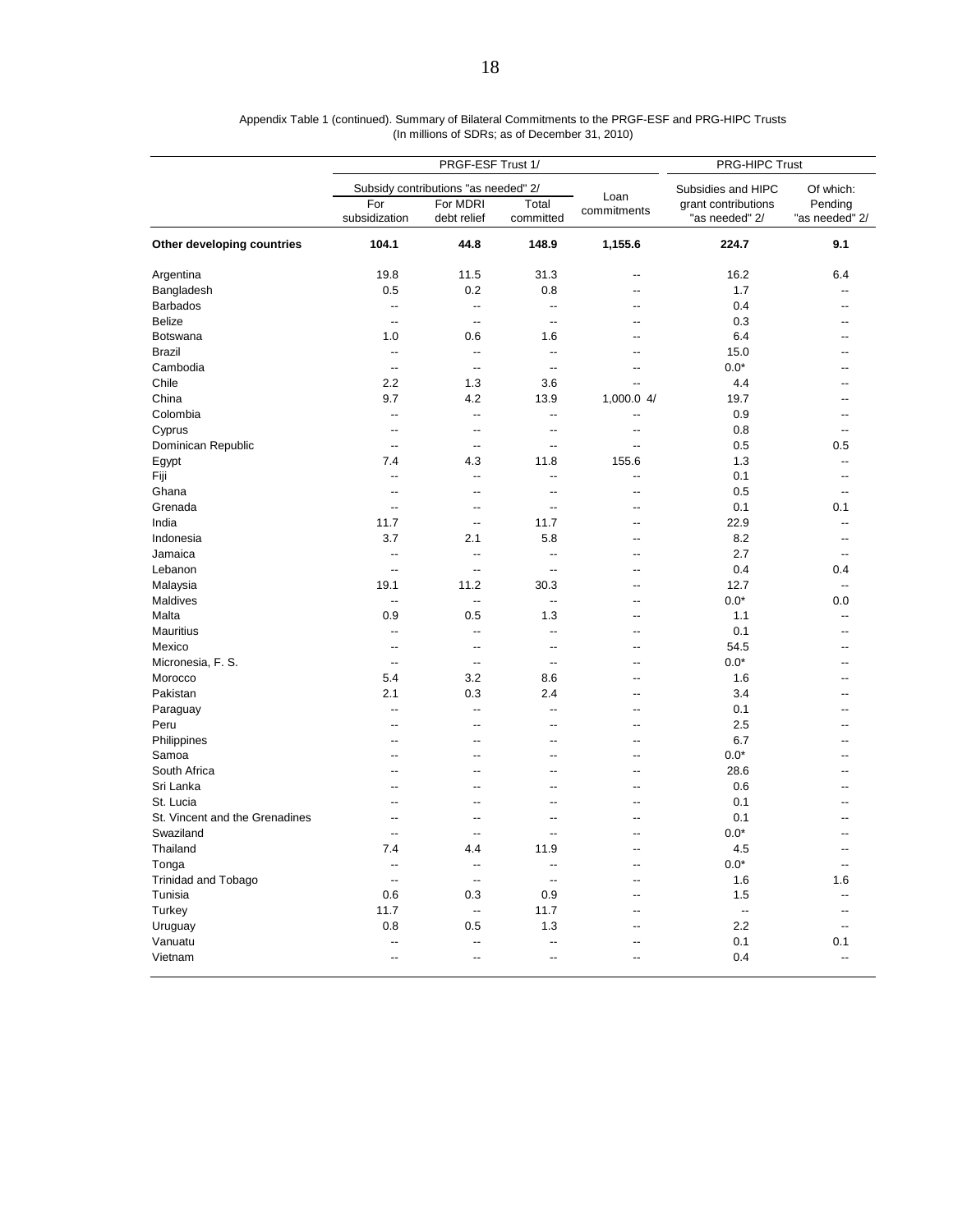|                                                                       |                      | PRGF-ESF Trust 1/                    | <b>PRG-HIPC Trust</b> |             |                                       |                           |
|-----------------------------------------------------------------------|----------------------|--------------------------------------|-----------------------|-------------|---------------------------------------|---------------------------|
|                                                                       |                      | Subsidy contributions "as needed" 2/ |                       | Loan        | Subsidies and HIPC                    | Of which:                 |
|                                                                       | For<br>subsidization | For MDRI debt<br>relief              | Total<br>committed    | commitments | grant contributions<br>"as needed" 2/ | Pending<br>"as needed" 2/ |
| <b>Countries in transition</b>                                        | 11.8                 | --                                   | 11.8                  |             | 42.9                                  |                           |
| Croatia                                                               | --                   | --                                   |                       |             | 0.4                                   |                           |
| Czech Republic                                                        | 11.8                 | --                                   | 11.8                  |             | 4.1                                   |                           |
| Estonia                                                               | --                   | --                                   | --                    |             | 0.5                                   |                           |
| Hungary                                                               | --                   | --                                   | --                    |             | 6.0                                   |                           |
| Latvia                                                                | --                   | --                                   | --                    | --          | 1.0                                   | --                        |
| Poland                                                                | --                   | --                                   | --                    |             | 12.0                                  |                           |
| <b>Russian Federation</b>                                             | --                   | --                                   | --                    | --          | 14.6                                  | --                        |
| Slovak Republic                                                       | --                   | --                                   | --                    | --          | 4.0                                   | --                        |
| Slovenia                                                              | --                   | --                                   | --                    | --          | 0.4                                   | --                        |
| Memorandum Item:<br><b>OPEC Fund for International</b><br>Development |                      |                                      |                       | 37.0        |                                       |                           |

#### Appendix Table 1 (concluded). Summary of Bilateral Commitments to the PRGF-ESF and PRG-HIPC Trusts (In millions of SDRs; as of December 31, 2010)

\* Less than SDR 5,000.

1/ These are contributions originally pledged for the PRGF-ESF Trust which are now available for the PRGT. Excludes the G-8 commitment of SDR 100 million in end-2005 NPV terms, new ESF subsidy contributions, and any subsidy contribution made in the context of the LIC reform of 2009.

2/ Estimated values of total contributions include forthcoming contributions that are not yet received. The term "as needed" refers to the nominal sum of concessional assistance taking into account the profile of subsidy needs associated with PRGF lending and the provision of HIPC assistance, respectively.

3/ The subsidy contribution by one contributor has been adjusted upward by SDR 32 million to include amounts previously not reported because of earlier concerns about a possible excess contribution. It has been established that no excess contribution was made. As agreed with the contributor, this amount is now included in the reporting.

4/ Including new borrowing agreement in support of 2009 reform of LIC facilities.

5/ Including a borrowing agreement in support of the establishment of the ESF.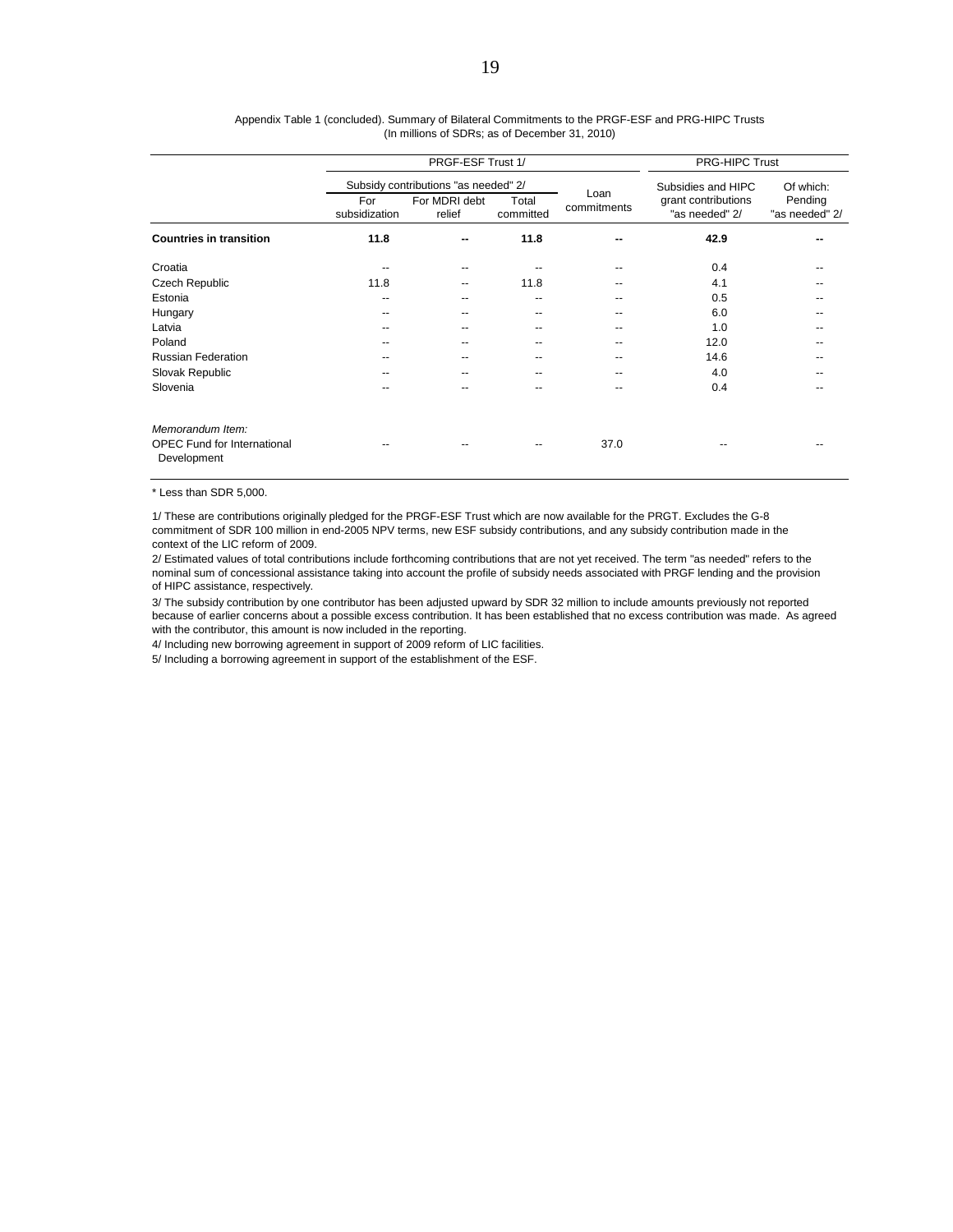|  |  | Appendix Table 2. PRGT-Borrowing Agreements |  |
|--|--|---------------------------------------------|--|
|--|--|---------------------------------------------|--|

| (In millions of SDRs; as of January 31, 2011) |
|-----------------------------------------------|
|-----------------------------------------------|

|                                                                                |                                |                                        |                     | Amount Disbursed         |                             |                                        |                          |
|--------------------------------------------------------------------------------|--------------------------------|----------------------------------------|---------------------|--------------------------|-----------------------------|----------------------------------------|--------------------------|
|                                                                                | Effective date<br>of agreement | <b>Expiration date</b><br>for drawings | Loan<br>commitments | Amount                   | In percent of<br>commitment | Early repayment<br>related to the MDRI | Amount<br>outstanding    |
| <b>Belgium</b>                                                                 |                                |                                        |                     |                          |                             |                                        |                          |
| National Bank of Belgium 1/                                                    | Jul. 2, 1999                   | Dec. 31, 2018                          | 350.0               | 350.0                    | 100.0                       | 163.0                                  | 126.7                    |
| Canada                                                                         |                                |                                        |                     |                          |                             |                                        |                          |
| Government of Canada<br>Government of Canada                                   | Feb. 22, 1989<br>May 9, 1995   | Dec. 31, 1997<br>Dec. 31, 2005         | 300.0<br>400.0      | 300.0<br>400.0           | 100.0<br>100.0              | 16.1<br>143.3                          | 67.1                     |
| Government of Canada 2/                                                        | Mar. 5, 2010                   | Dec. 31, 2018                          | 500.0               | 28.5                     | $\overline{\phantom{a}}$    | $\sim$                                 | 28.5                     |
| China                                                                          |                                |                                        |                     |                          |                             |                                        |                          |
| Government of China 1/                                                         | Jul. 05, 1994                  | Dec. 31, 2014                          | 200.0               | 200.0                    | 100.0                       | 71.3                                   | 49.5                     |
| People's Bank of China 3/                                                      | Sep. 3, 2010                   | Dec. 31, 2018                          | 800.0               |                          |                             |                                        |                          |
| Denmark                                                                        |                                |                                        |                     |                          |                             |                                        |                          |
| National Bank of Denmark                                                       | May 3, 2000                    | Dec. 31, 2003                          | 100.0               | 100.0                    | 100.0                       | 100.0                                  |                          |
| National Bank of Denmark 2/                                                    | Jan. 28, 2010                  | Dec. 31, 2018                          | 200.0               | 3.1                      | ٠.                          |                                        | 3.1                      |
| Egypt                                                                          |                                |                                        |                     |                          |                             |                                        |                          |
| Central Bank of Egypt 1/                                                       | Jun. 13, 1994                  | Dec. 31, 2018                          | 155.6               | 155.6                    | 100.0                       | 21.9                                   | 55.9                     |
| <b>France</b>                                                                  |                                |                                        |                     |                          |                             |                                        |                          |
|                                                                                |                                |                                        |                     |                          |                             |                                        |                          |
| Agence Française de Développement 4/                                           | Apr. 05, 1988                  | Dec. 31, 1997                          | 800.0               | 800.0                    | 100.0                       | $\overline{a}$<br>$\overline{a}$       | $\overline{\phantom{a}}$ |
| Agence Française de Développement 4/<br>Agence Française de Développement 1/4/ | Jan. 03, 1995<br>Dec. 17, 1999 | Dec. 31, 2005<br>Dec. 31, 2018         | 750.0<br>1,350.0    | 750.0<br>1,350.0         | 100.0<br>100.0              | 485.2                                  | 70.8<br>864.8            |
| Agence Française de Développement 4/5/                                         | Aug. 20, 2009                  | Dec. 31, 2014                          | 670.0               | 277.7                    | 41.5                        | ä.                                     | 277.7                    |
| Bank of France 3/                                                              | Sep. 3, 2010                   | Dec. 31, 2018                          | 1,328.0             | $\sim$                   | $\sim$                      | $\sim$                                 |                          |
| Germany                                                                        |                                |                                        |                     |                          |                             |                                        |                          |
| Kreditanstalt für Wiederaufbau                                                 | Mar. 31, 1989                  | Dec. 31, 1997                          | 700.0               | 700.0                    | 100.0                       | 19.7                                   |                          |
| Kreditanstalt für Wiederaufbau                                                 | May 17, 1995                   | Dec. 31, 2005                          | 700.0               | 700.0                    | 100.0                       | 313.0                                  | 39.2                     |
| Kreditanstalt für Wiederaufbau 1/                                              | Jun. 19, 2000                  | Dec. 31, 2014                          | 1,350.0             | 1,194.4                  | 88.5                        | 351.8                                  | 760.5                    |
| Italy                                                                          |                                |                                        |                     |                          |                             |                                        |                          |
| Bank of Italy 6/                                                               | Oct. 04, 1990                  | Dec. 31, 1997                          | 370.0               | 370.0                    | 100.0                       | 11.7                                   | $\overline{\phantom{a}}$ |
| Bank of Italy 6/                                                               | May. 29, 1998                  | Dec. 31, 2005                          | 210.0               | 210.0                    | 100.0                       | 170.9                                  | ÷.                       |
| Bank of Italy 1/                                                               | Mar. 1, 2000                   | Dec. 31, 2018                          | 800.0               | 757.3                    | 94.7                        | 164.8                                  | 381.9                    |
| Japan                                                                          |                                |                                        |                     |                          |                             |                                        |                          |
| Japan Bank for International Cooperation 7/                                    | Apr. 12, 1988                  | Dec. 31, 1997                          | 2,200.0             | 2,200.0                  | 100.0                       | ä.                                     | ÷.                       |
| Japan Bank for International Cooperation 1/7/                                  | Oct. 05, 1994                  | Dec. 31, 2018                          | 2,934.8             | 2,934.8                  | 100.0                       |                                        | 1,261.4                  |
| Government of Japan 2/                                                         | Sep. 3, 2010                   | Dec. 31, 2018                          | 1,800.0             | $\overline{\phantom{a}}$ | ٠.                          | $\overline{a}$                         |                          |
| Korea                                                                          |                                |                                        |                     |                          |                             |                                        |                          |
| Bank of Korea                                                                  | Apr. 20 1989                   | Dec. 31, 1997                          | 65.0                | 65.0                     | 100.0                       | 0.3                                    |                          |
| Bank of Korea                                                                  | Jun. 20, 1994                  | Dec. 31, 2005                          | 27.7                | 27.7                     | 100.0                       | 20.0                                   |                          |
| Bank of Korea                                                                  | Jan. 7, 2011                   | Dec. 31, 2018                          | 500.0               | $\overline{a}$           | $\overline{\phantom{a}}$    | $\sim$                                 |                          |
| <b>Netherlands</b>                                                             |                                |                                        |                     |                          |                             |                                        |                          |
| Bank of the Netherlands 1/                                                     | Sep. 29, 1999                  | Dec. 31, 2018                          | 450.0               | 433.5                    | 96.3                        | 55.2                                   | 305.6                    |
| Bank of the Netherlands 2/                                                     | Jul. 27, 2010                  | Dec. 31, 2018                          | 500.0               | $\overline{\phantom{a}}$ | ٠.                          | ٠.                                     |                          |
| Norway                                                                         |                                |                                        |                     |                          |                             |                                        |                          |
| Bank of Norway                                                                 | Apr. 14, 1988                  | Dec. 31, 1997                          | 90.0                | 90.0                     | 100.0                       | 2.7                                    | з.                       |
| Bank of Norway                                                                 | Jun. 16, 1994                  | Dec. 31, 2005                          | 60.0                | 60.0                     | 100.0                       | 32.5                                   |                          |
| Government of Norway 8/                                                        | Jun. 25, 2010                  | Dec. 31, 2018                          | 300.0               | 29.2                     | 9.7                         |                                        | 29.2                     |
| OPEC Fund for International Development 9/                                     | Dec. 20, 1994                  | Dec. 31, 2005                          | 37.0                | 37.0                     | 100.0                       | 25.7                                   |                          |
|                                                                                |                                |                                        |                     |                          |                             |                                        |                          |
| Spain                                                                          |                                |                                        |                     |                          |                             |                                        |                          |
| Bank of Spain 10/                                                              | Jun. 20, 1988                  | Jun. 30, 1993                          | 216.4               | 216.4<br>67.0            | 100.0                       | $\overline{\phantom{a}}$<br>$\sim$     |                          |
| Government of Spain<br>Bank of Spain 1/                                        | Feb. 08, 1995<br>Feb. 14, 2000 | Dec. 31, 2005<br>Dec. 31, 2018         | 67.0<br>425.0       | 418.3                    | 100.0<br>98.4               | 61.7                                   | 8.0<br>340.0             |
| Bank of Spain 2/                                                               | Dec. 17,2009                   | Dec. 31, 2018                          | 405.0               |                          | $\ddotsc$                   |                                        |                          |
| Switzerland                                                                    |                                |                                        |                     |                          |                             |                                        |                          |
| Swiss Confederation 11/                                                        | Dec. 23, 1988                  | Dec. 31, 1997                          | 200.0               | 200.0                    | 100.0                       | ш.                                     |                          |
| Swiss National Bank 1/                                                         | Jun. 22, 1995                  | Dec. 31, 2018                          | 401.7               | 398.3                    | 99.2                        | 73.2                                   | 207.9                    |
| <b>United Kingdom</b>                                                          |                                |                                        |                     |                          |                             |                                        |                          |
| Government of the United Kingdom 2/                                            | Sep. 3, 2010                   | Dec. 31, 2018                          | 1,328.0             |                          | $\ddotsc$                   |                                        |                          |
|                                                                                |                                |                                        |                     |                          |                             |                                        |                          |
| Subtotal                                                                       |                                |                                        | 24,041.2            | 15,823.9                 | 65.8                        | 2,303.9                                | 4,877.8                  |
| <b>Associated Agreement -</b>                                                  |                                |                                        |                     |                          |                             |                                        |                          |
| Saudi Fund for Development (SFD)                                               | Feb. 27, 1989                  | 12/                                    | 49.5                | 49.5                     | 100.0                       |                                        |                          |
|                                                                                |                                |                                        |                     |                          |                             |                                        |                          |
| Total Loan and Associated Loan Agreements 13/                                  |                                |                                        | 24.090.7            | 15.873.4                 | 65.9                        | 2.303.9                                | 4.877.8                  |

1/ Including additional loan commitments for interim PRGF<br>2/ Committed to the General Loan Account of the PRGT.<br>3/ Committed to the ECF Loan Account of the PRGT.<br>4/ Belore April 17, 1998, known as Caise Française de Dévelo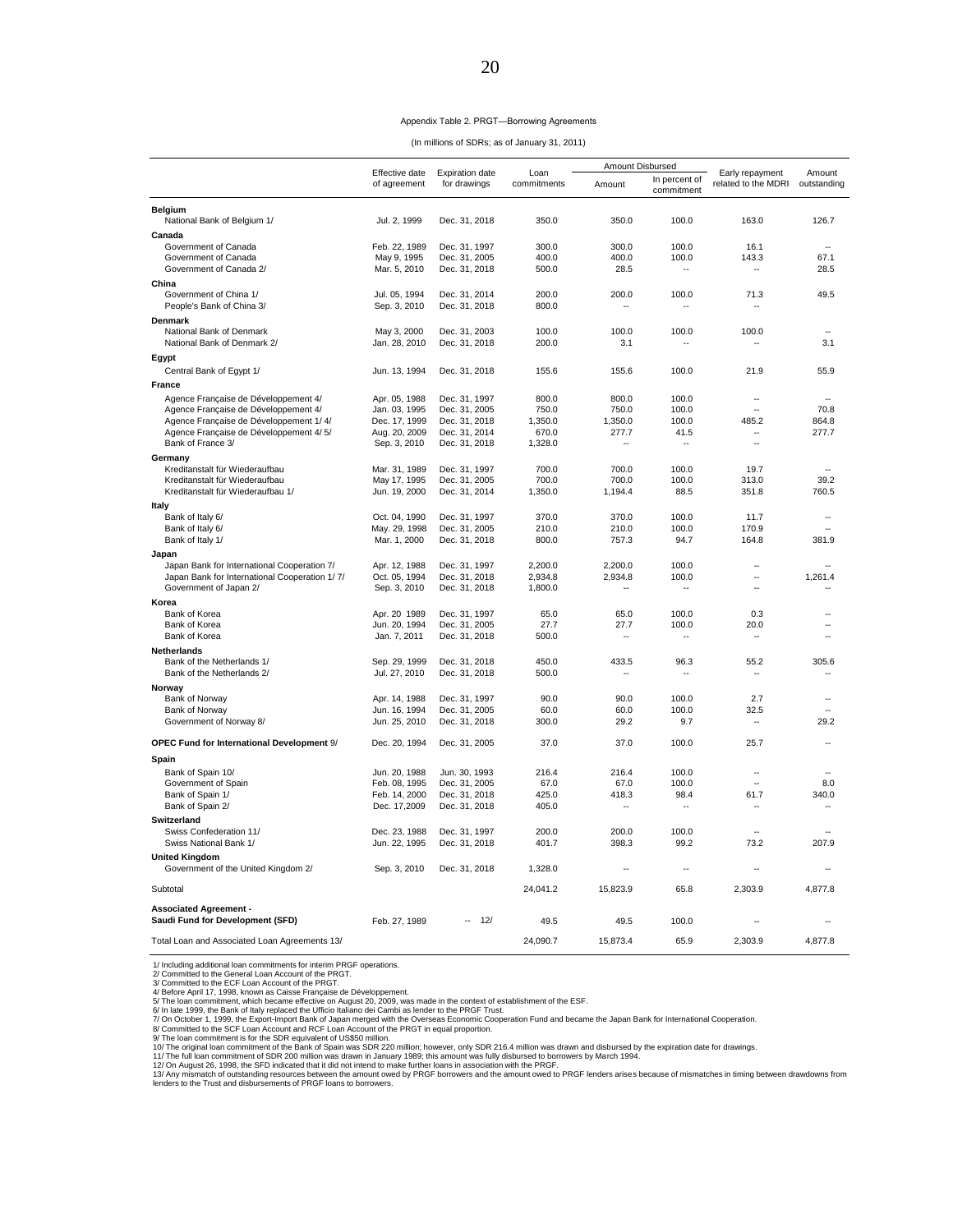#### Appendix Table 3. PRGT—Subsidy Agreements 1/ (In millions of SDRs; as of end-January 2011)

|                                        |                   |                            |        |                           |                          | Interest                 |                     |
|----------------------------------------|-------------------|----------------------------|--------|---------------------------|--------------------------|--------------------------|---------------------|
|                                        | Effective date of |                            |        | Deposit/Investment Amount |                          | Rate                     | Maturity            |
|                                        | agreement         | Vehicle 2/                 | Agreed | Received                  | Outstanding              | (percent)                | (years)             |
| Austria                                |                   |                            |        |                           |                          |                          |                     |
| Austrian National Bank                 | Jun. 8, 1988      | Admin. Account             | 60.0   | 60.0                      | $\sim$                   | 0.5                      | $5\frac{1}{2} - 10$ |
| Austrian National Bank                 | Apr. 19, 1994     | Admin. Account             | 50.0   | 50.0                      | $\sim$                   | 0.5                      | $5\frac{1}{2} - 10$ |
| Belgium                                |                   |                            |        |                           |                          |                          |                     |
| National Bank of Belgium               | Jun. 30, 1989     | Admin. Account             | 100.0  | 100.0                     | $\overline{\phantom{a}}$ | 0.5                      | 10                  |
| National Bank of Belgium               | Apr. 21, 1994     | Admin. Account             | 80.0   | 80.0                      | $\ddot{\phantom{a}}$     | 0.5                      | 10                  |
|                                        |                   |                            |        |                           |                          |                          |                     |
| <b>Botswana</b>                        |                   |                            |        |                           | $\overline{a}$           |                          |                     |
| Bank of Botswana 3/4/                  | Jun. 30, 1994     | Admin. Account             | 6.9    | 6.9                       |                          | 2.0                      | 10                  |
| Chile                                  |                   |                            |        |                           |                          |                          |                     |
| Banco Central de Chile                 | Aug. 24, 1994     | Admin. Account             | 15.0   | 15.0                      | $\overline{a}$           | 0.5                      | 5                   |
| Greece                                 |                   |                            |        |                           |                          |                          |                     |
| <b>Bank of Greece</b>                  | Nov. 30, 1988     | Admin, Account             | 35.0   | 35.0                      | $\overline{a}$           | 0.5                      | $5\frac{1}{2} - 10$ |
| <b>Bank of Greece</b>                  | Apr. 22, 1994     | Admin. Account             | 35.0   | 35.0                      |                          | 0.5                      | $5\frac{1}{2} - 10$ |
| Indonesia                              |                   |                            |        |                           |                          |                          |                     |
| Bank Indonesia 5/                      | Jun. 23, 1994     | Admin. Account             | 25.0   | 25.0                      | $\overline{a}$           | $\overline{\phantom{a}}$ | 10                  |
| Iran, Islamic Republic of              |                   |                            |        |                           |                          |                          |                     |
| Central Bank of Iran                   | May 24, 1994      | Admin. Account             | 5.0    | 5.0                       |                          | 0.5                      | 10                  |
| Malaysia                               |                   |                            |        |                           |                          |                          |                     |
| Bank Negara Malaysia                   | May 17, 1988      | Subsidy Account            | 40.0   | 40.0                      |                          | 0.5                      | 10                  |
| Bank Negara Malaysia 4/                | Jun. 30, 1994     | Subsidy Account            | 40.0   | 40.0                      | $\sim$                   | 2.0                      | 10                  |
| Malta                                  |                   |                            |        |                           |                          |                          |                     |
| Central Bank of Malta                  | Dec. 13, 1989     | Subsidy Account            | 1.4    | 1.4                       | $\sim$                   | 0.5                      | 13                  |
| Central Bank of Malta                  | May 27, 1994      | PRGF-ESF                   | 1.4    | 1.4                       | $\sim$                   | 0.5                      | 13                  |
|                                        |                   | Subsidy Account            |        |                           |                          |                          |                     |
|                                        |                   |                            |        |                           |                          |                          |                     |
| Pakistan<br>State Bank of Pakistan 6/  | Apr. 21, 1994     | <b>ECF Subsidy Account</b> | 10.0   | 10.0                      |                          | 0.5                      | 16                  |
|                                        |                   |                            |        |                           |                          |                          |                     |
| Peru                                   |                   |                            |        |                           |                          |                          |                     |
| Banco Central de Reserva del Peru 7/   | Jan. 29, 2010     | General Subsidy            | 6.1    | 6.1                       | 6.1                      | 0.1                      | $\overline{7}$      |
|                                        |                   | Account                    |        |                           |                          |                          |                     |
|                                        |                   |                            |        |                           |                          |                          |                     |
| Portugal                               |                   |                            |        |                           | $\overline{\phantom{a}}$ |                          |                     |
| Banco do Portugal                      | May 5, 1994       | Admin. Account             | 13.1   | 13.1                      |                          | 0.5                      | $6 - 10$            |
| Saudi Arabia                           |                   |                            |        |                           |                          |                          |                     |
| The Saudi Fund for Development and the | April 11, 2006    | General Subsidy            | 132.6  | 38.2                      | 38.2                     | 0.5                      | 15%                 |
| Kingdom of Saudi Arabia 8/             |                   | Account                    |        |                           |                          |                          |                     |
| Singapore                              |                   |                            |        |                           |                          |                          |                     |
| Monetary Authority of Singapore        | Nov. 4, 1988      | Subsidy Account            | 40.0   | 40.0                      | $\sim$                   | 2.0                      | 10                  |
| Monetary Authority of Singapore 4/     | May 20, 1994      | Subsidy Account            | 40.0   | 40.0                      | $\sim$                   | 2.0                      | 10                  |
| Spain                                  |                   |                            |        |                           |                          |                          |                     |
| Government of Spain 9/                 | Feb. 8, 1995      | General Subsidy            | 60.3   | 54.8                      | 16.5                     | 0.5                      | 10                  |
|                                        |                   | Account                    |        |                           |                          |                          |                     |
| Thailand                               |                   |                            |        |                           |                          |                          |                     |
| Bank of Thailand                       | Jun. 14, 1988     | Subsidy Account            | 20.0   | 20.0                      | $\overline{a}$           | 2.0                      | 10                  |
| Bank of Thailand                       | Apr. 22, 1994     | Subsidy Account            | 40.0   | 40.0                      | $\overline{\phantom{a}}$ | 2.0                      | 10                  |
| <b>Trinidad and Tobago</b>             |                   |                            |        |                           |                          |                          |                     |
| Government of Trinidad and Tobago      | Dec. 7, 2006      | <b>ECF Subsidy Account</b> | 3.0    | 3.0                       | 3.0                      | 1.0                      | 10                  |
|                                        |                   |                            |        |                           |                          |                          |                     |
| Tunisia                                |                   |                            |        |                           |                          |                          |                     |
| Banque Centrale de Tunisie 10/         | May 4, 1994       | Subsidy Account            | 3.6    | 3.6                       | $\overline{a}$           | 0.5                      | 10                  |
| Uruguay                                |                   |                            |        |                           |                          |                          |                     |
| Banco Central del Uruguay 11/          | Jul. 7, 1994      | Subsidy Account            | 7.2    | 7.2                       | Ξ.                       |                          | 10                  |
| Banco Central del Uruguay              | Mar. 11, 2010     | General Subsidy            | 2.0    | 2.0                       | 2.0                      | Ξ.                       | 10                  |
|                                        |                   | Account                    |        |                           |                          |                          |                     |
| Total                                  |                   |                            | 872.5  | 772.7                     | 65.8                     |                          |                     |
|                                        |                   |                            |        |                           |                          |                          |                     |

1/ Subsidy contributions to the PRG Trust result from the difference between the investment income on contributions and the below market rate of

interest paid to contributors.<br>2/ As a result of renaming of the PRG Trust and its subsidy accounts in January 2010, the name of subsidy account shown represents the current name of the account for deposits/investments that have not yet expired, and the old name of the account for deposits/investments that have been repaid.

3/ Equivalent of US\$10 million (at the exchange rate of June 29, 1994).

4/ The Fund made early repayments to Botswana, Malaysia, and Singapore on March 1, 2004.<br>5/ Interest rate paid is equivalent to the return on investment by the Fund on this deposit (net of any costs), less 2.0 percent per rate obtained is less than 2.0 per annum, the deposit shall bear zero interest.

6/ All the deposits will be repaid together at the end of sixteen years after the date of the first deposit.<br>7/ Interest rate paid is 0.1 percent per annum until a subsidy contribution of SDR 1.2 million (end-2008 NPV) i

investment earnings are lower than 0.1 percent per annum.<br>8/ Including (i) a new investment of SDR 38.2 million; and (ii) a rollover of two investments of SDR 49.8 million and SDR 27.9 million and of the deposit<br>of SDR 16.

SDR 67 million from the Government of Spain (the Instituto de Crédito Oficial).<br>10/ Equivalent of US\$5 million (at the exchange rate of May 11, 1994).<br>11/ Interest rate paid is equivalent to the return on this investment b

obtained by the Fund is 2.6 percent per annum or less, the investment shall bear zero interest.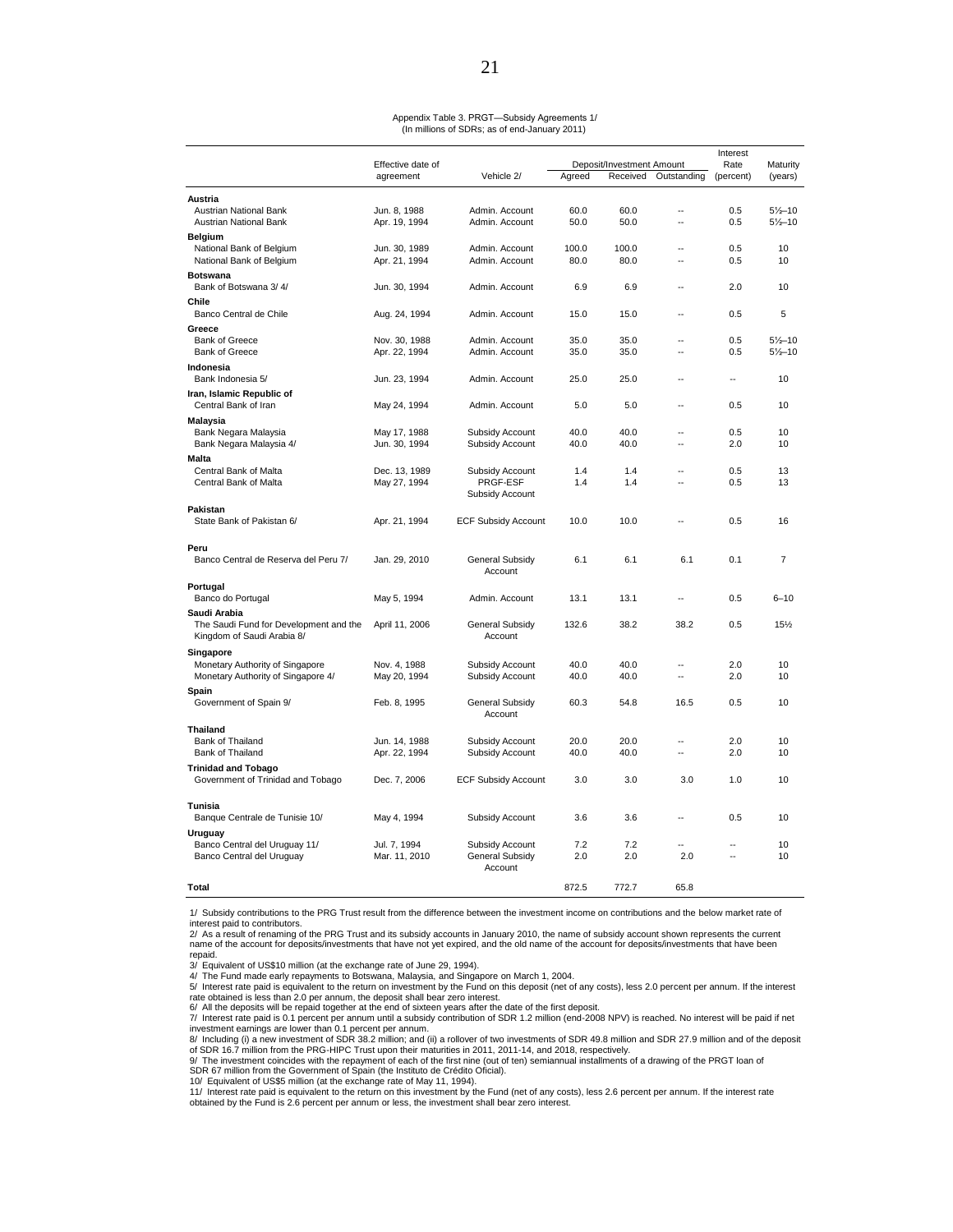|                                          | Reserve Account | Outstanding<br><b>PRGT</b> credit | Reserve coverage   |
|------------------------------------------|-----------------|-----------------------------------|--------------------|
|                                          | balance         |                                   | ratio (In percent) |
|                                          | (A)             | (B)                               | (A)/(B)            |
| 1988                                     | 169             | 103                               | 164.1              |
| 1989                                     | 272             | 510                               | 53.3               |
| 1990                                     | 395             | 795                               | 49.7               |
| 1991                                     | 513             | 1,320                             | 38.9               |
| 1992                                     | 630             | 1,786                             | 35.3               |
| 1993                                     | 793             | 2,005                             | 39.6               |
| 1994                                     | 1,009           | 2,786                             | 36.2               |
| 1995                                     | 1,336           | 3,919                             | 34.1               |
| 1996                                     | 1,716           | 4,446                             | 38.6               |
| 1997                                     | 2,093           | 4,892                             | 42.8               |
| 1998                                     | 2,345           | 5,421                             | 43.3               |
| 1999                                     | 2,548           | 5,820                             | 43.8               |
| 2000                                     | 2,714           | 5,773                             | 47.0               |
| 2001                                     | 2,917           | 5,971                             | 48.9               |
| 2002                                     | 3,079           | 6,636                             | 46.4               |
| 2003                                     | 3,115           | 6,703                             | 46.5               |
| 2004                                     | 3,174           | 6,632                             | 47.9               |
| 2005                                     | 3,285           | 6,185                             | 53.1               |
| 2006                                     | 3,392           | 3,656 1/                          | 92.8               |
| 2007                                     | 3,557           | 3,673                             | 96.8               |
| 2008                                     | 3,818           | 3,895                             | 98.0               |
| 2009                                     | 3,926           | 4,965                             | 79.1               |
| 2010                                     | 3,967           | 5,068                             | 78.3               |
| Memorandum item:                         |                 |                                   |                    |
| PRGT repayments: January - December 2011 | 432             |                                   |                    |

 Appendix Table 4. PRGT—Reserve Account Coverage (Millions of SDRs; end-period)

1/ The decline in total PRGT credit outstanding by about 40 percent from 2005 reflects early repayments arising from the delivery of HIPC and MDRI debt relief.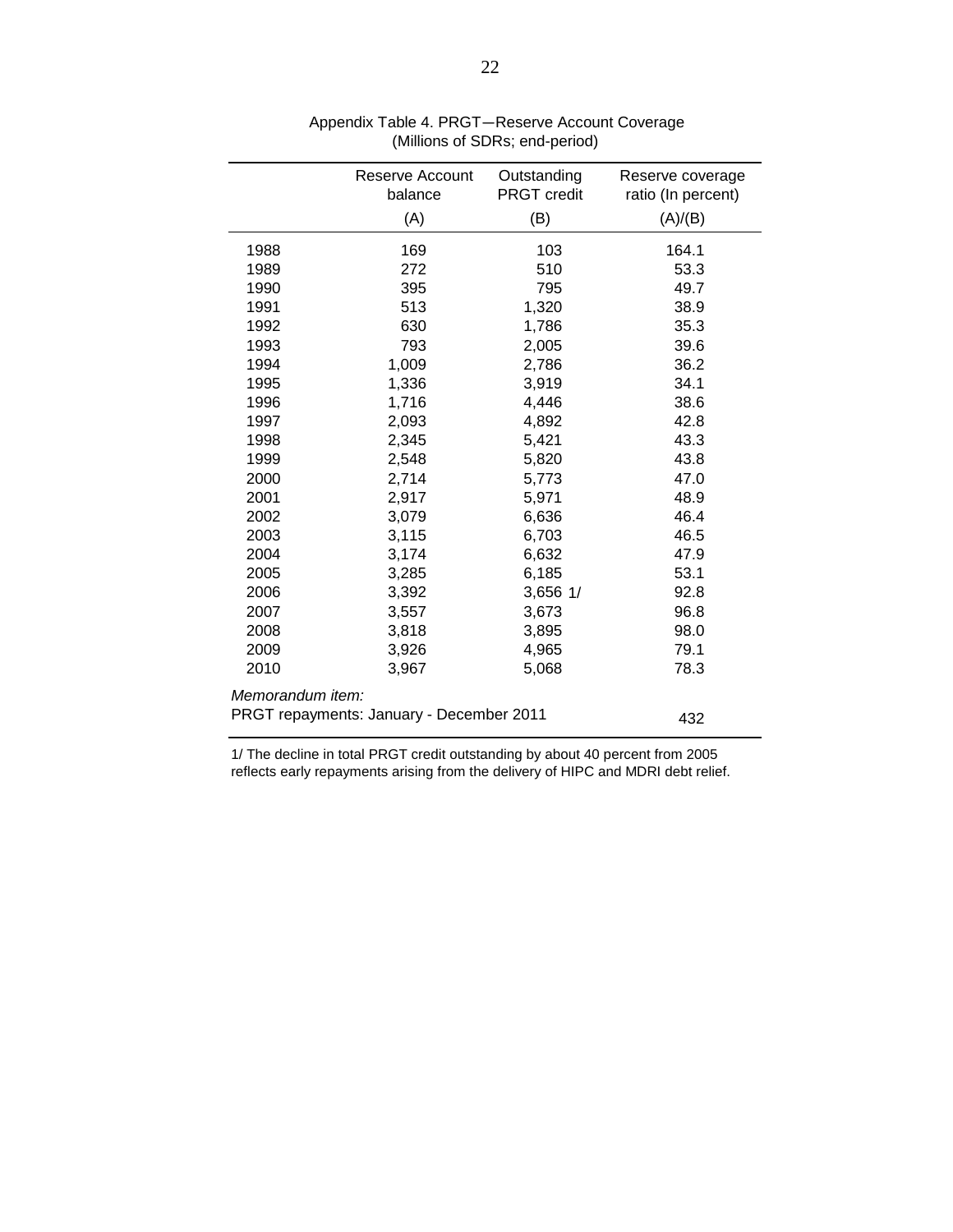| Contributor                                   | Date of<br>pledge | Contribution<br>pledged | <b>SDR</b><br>equivalent 1/ | Contribution<br>received |
|-----------------------------------------------|-------------------|-------------------------|-----------------------------|--------------------------|
|                                               |                   |                         |                             |                          |
| Sub-Account 1: EPCA subsidization only        |                   |                         |                             |                          |
| Belgium                                       | Mar. 2002         | SDR 0.63                | 0.6                         | 0.6                      |
| Canada                                        | Oct. 2002         | Can\$ 3.25              | 1.7                         | 1.7                      |
| Norway                                        | Jun. 2002         | <b>SDR 3.0</b>          | 3.0                         | 3.0                      |
| Sweden                                        | Jan. 2002         | <b>SDR 0.8</b>          | 0.8                         | 0.8                      |
| Switzerland                                   | Mar. 2002         | <b>US\$ 1.0</b>         | 0.8                         | 0.8                      |
| United Kingdom                                | Oct. 2002         | £2.5                    | 2.9                         | 2.9                      |
| <b>Sub Total</b>                              |                   |                         | 9.7                         | 9.7                      |
| Sub-Account 2: ENDA subsidization only        |                   |                         |                             |                          |
| Australia                                     | Jun. 2005         | Aus\$ 2.0               | 1.1                         | 1.1                      |
| Austria 2/                                    | Apr. 2005         | <b>SDR 1.3</b>          | 0.6                         | 0.6                      |
| Canada                                        | Feb. 2005         | Can\$ 5.0               | 2.9                         | 2.9                      |
| China                                         | May 2005          | US\$ 2.0                | 1.4                         | 1.4                      |
| Germany 3/                                    | Nov. 2005         | Euro 1.65               | 1.4                         | 1.4                      |
| India                                         | Feb. 2005         | <b>SDR 1.5</b>          | 1.5                         | 1.5                      |
| Ireland                                       | Nov. 2006         | Euro 0.5                | 0.4                         | 0.4                      |
| Japan                                         | Apr. 2005         | <b>US\$ 2.5</b>         | 1.7                         | 1.7                      |
| Russia                                        | Feb. 2005         | US\$ 1.5                | 1.0                         | 1.0                      |
| Saudi Arabia                                  | Apr. 2005         | <b>US\$4.0</b>          | 2.6                         | 1.3                      |
| Switzerland                                   | Feb. 2005         | US\$ 2.0                | 1.4                         | 1.4                      |
| <b>Sub Total</b>                              |                   |                         | 16.0                        | 14.7                     |
| Sub-Account 3: Subsidization of EPCA and ENDA |                   |                         |                             |                          |
| France                                        | Jan. 2005         | Euro 1.5                | 1.2                         | 1.2                      |
| Korea                                         | Jul. 2009         | KRW 1,000               | 0.5                         | 0.5                      |
| Luxembourg 4/                                 | Feb. 2005         | Euro 1.25               | 1.1                         | 1.1                      |
| Luxembourg                                    | Nov. 2008         | Euro 0.5                | 0.5                         | 0.5                      |
| Netherlands 5/                                | Mar. 2002         | <b>US\$ 2.0</b>         | 1.5                         | 1.5                      |
| Netherlands                                   | Mar. 2005         | <b>US\$ 2.0</b>         | 1.4                         | 1.4                      |
| Norway                                        | Feb. 2005         | NKr 10.0                | 1.1                         | 1.1                      |
| Sweden                                        | Feb. 2005         | <b>US\$ 10.0</b>        | 6.6                         | 6.6                      |
| United Kingdom                                | Feb. 2005         | £1.0                    | 1.2                         | 1.2                      |
| <b>Sub Total</b>                              |                   |                         | 15.1                        | 15.1                     |
| <b>Total</b>                                  |                   |                         | 40.8                        | 39.5                     |
| Memorandum item:                              |                   |                         |                             |                          |
| Pledges made since beginning of 2005          |                   |                         | 29.6                        | 28.3                     |

Appendix Table 5. Subsidy Contributions for Emergency Assistance (In millions; as of end-February 2011)

1/ For contributions which have been fully received, the SDR equivalent is the actual SDR amount received using the exchange rate on the value date. For contributions that are not yet disbursed, the SDR equivalent is calculated using the exchange rate at end-February 2011.

2/ Reflecting investment income to be generated on a deposit agreement, effective May 2006.

3/ To subsidize the rate of charge on purchases by Sri Lanka and Maldives under ENDA following the 2004 Tsunami.

4/ Existing contribution, previously earmarked for ENDA.

5/ Existing contribution, previously earmarked for EPCA.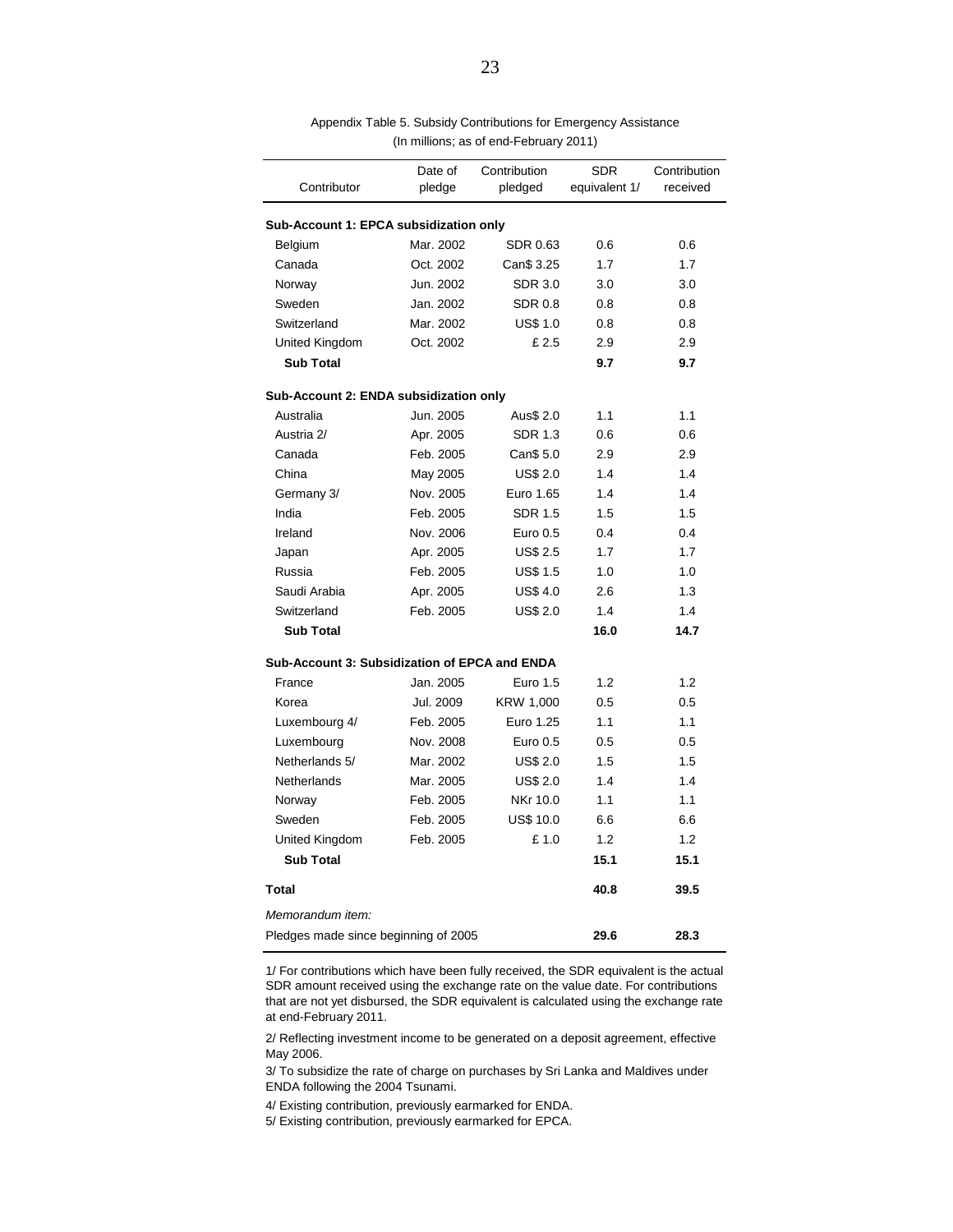|                              |                                        | Decision<br>point | Completion<br>point |                   | Amount committed Amount disbursed 1/ |
|------------------------------|----------------------------------------|-------------------|---------------------|-------------------|--------------------------------------|
|                              | <b>Completion point countries (32)</b> |                   |                     | 2,333             | 2,513                                |
|                              |                                        |                   |                     |                   |                                      |
| 1                            | Afghanistan 2/                         | $Jul-07$          | Jan-10              |                   |                                      |
| $\overline{c}$               | Benin                                  | <b>Jul-00</b>     | Mar-03              | 18                | 20                                   |
| 3                            | <b>Bolivia</b>                         | Feb-00            | $Jun-01$            | $62 \frac{3}{2}$  | 65                                   |
| 4                            | <b>Burkina Faso</b>                    | $Jul-00$          | Apr-02              | 44 3/             | 46                                   |
| 5                            | <b>Burundi</b>                         | Aug-05            | Jan-09              | 19                | 22                                   |
| 6                            | Cameroon                               | Oct-00            | Apr-06              | 29                | 34                                   |
| $\overline{7}$               | Central African Republic               | Sep-07            | Jun-09              | 17                | 18                                   |
| 8                            | Congo, Dem. Rep. of                    | $Jul-03$          | <b>Jul-10</b>       | 280               | 331                                  |
| 9                            | Congo, Rep. of                         | Mar-06            | Jan-10              | 5                 | 6                                    |
| 10                           | Ethiopia                               | Nov-01            | Apr-04              | 45                | 47                                   |
| 11                           | Gambia, The                            | Dec-00            | Dec-07              | $\overline{2}$    | $\overline{2}$                       |
| 12                           | Ghana                                  | Feb-02            | $Jul-04$            | 90                | 94                                   |
| 13                           | Guinea-Bissau                          | $Dec-00$          | Dec-10              | 9                 | 9                                    |
| 14                           | Guyana                                 | Nov-00            | $Dec-03$            | 57 3/             | 60                                   |
| 15                           | Haiti                                  | Nov-06            | <b>Jun-09</b>       | $\overline{c}$    | $\overline{2}$                       |
| 16                           | Honduras                               | Jun-00            | Apr-05              | 23                | 26                                   |
| 17                           | Liberia                                | Mar-08            | Jun-10              | 441               | 452                                  |
| 18                           | Madagascar                             | $Dec-00$          | Oct-04              | 14.7              | 16                                   |
| 19                           | Malawi                                 | Dec-00            | Aug-06              | 33                | 37                                   |
| 20                           | Mali                                   | Sep-00            | Mar-03              | 46 3/             | 49                                   |
| 21                           | Mauritania                             | Feb-00            | $Jun-02$            | 35                | 38                                   |
| 22                           | Mozambique                             | Apr-00            | Sep-01              | 107 3/            | 108                                  |
| 23                           | Nicaragua                              | Dec-00            | Jan-04              | 64                | 71                                   |
| 24                           | Niger                                  | Dec-00            | Apr-04              | 31                | 34                                   |
| 25                           | Rwanda                                 | Dec-00            | Apr-05              | 47                | 51                                   |
| 26                           | São Tomé and Príncipe                  | Dec-00            | Mar-07              | 1                 | 1                                    |
| 27                           | Senegal                                | Jun-00            | Apr-04              | 34                | 38                                   |
| 28                           | Sierra Leone                           | Mar-02            | Dec-06              | 100               | 107                                  |
| 29                           | Tanzania                               | Apr-00            | Nov-01              | 89                | 96                                   |
| 30                           | Togo                                   | Nov-08            | $Dec-10$            | 0.2               | 0.2                                  |
| 31                           | Uganda                                 | Feb-00            | May-00              | $120 \frac{3}{2}$ | 122                                  |
| 32                           | Zambia                                 | $Dec-00$          | Apr-05              | 469               | 508                                  |
| Decision point countries (4) |                                        |                   |                     | 67                | 29                                   |
| 33                           | Chad                                   | May-01            | Floating            | 14                | 9                                    |
| 34                           | Comoros                                | Jul-10            | Floating            | 3                 |                                      |
| 35                           | Cote d'Ivoire                          | Apr-09            | Floating            | 25                | 10                                   |
| 36                           | Guinea                                 | Dec-00            | Floating            | 24                | 10                                   |
|                              | Pre-decision point countries (2)       |                   |                     |                   |                                      |
| 37                           | Eritrea                                | $\cdots$          | $\cdots$            | $\ddotsc$         | $\cdots$                             |
| 38                           | Kyrgyz Republic                        | .                 | .                   | $\ddotsc$         | $\cdots$                             |
|                              | Protracted arrears cases (2)           |                   |                     |                   |                                      |
| 39                           | Somalia                                | .                 | $\cdots$            | $\ddotsc$         | $\ddotsc$                            |
| 40                           | Sudan                                  | .                 | .                   | $\sim$            | $\cdots$                             |
| Total                        |                                        |                   |                     | 2,416 4/          | 2,542                                |
|                              |                                        |                   |                     |                   |                                      |

Appendix Table 6. Implementation of the HIPC Initiative (Millions of SDRs; end-February 2011)

1/ Includes the commitment made in NPV terms plus interest earned on that commitment.

2/ At the time of its decision point, Afghanistan did not have any outstanding eligible debt.

3/ Includes commitment under the original HIPC Initiative.

4/ Including SDR 17 million committed to Côte d'Ivoire under the original HIPC Initiative.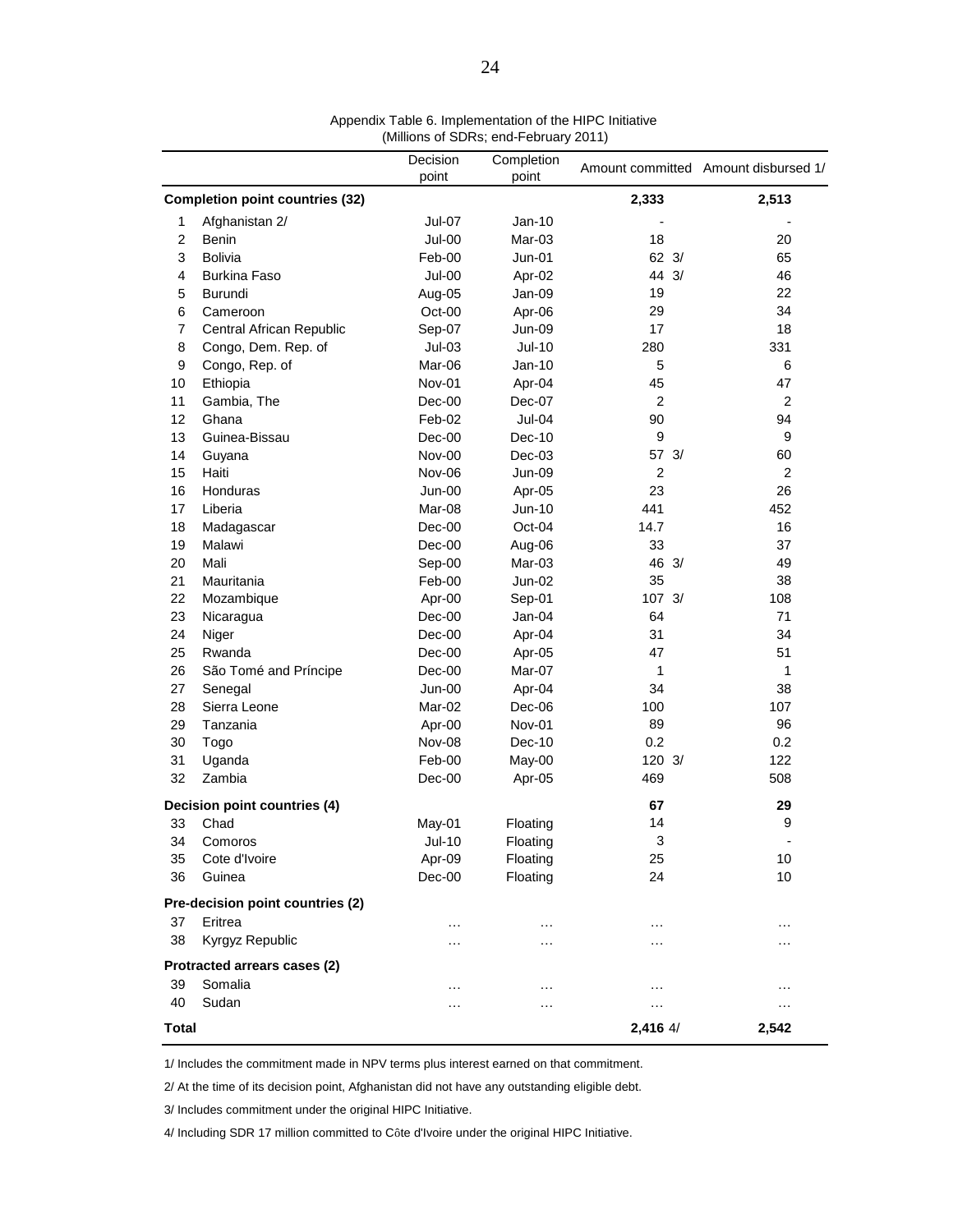|                           |                       | Delivery      | Fund credit from | Financed by<br>HIPC umbrella<br>disbursements prior<br>to end-2004 1/<br>sub-accounts 2/ | Remaining<br>MDRI-eligible<br>credit | Financed by            |                         |
|---------------------------|-----------------------|---------------|------------------|------------------------------------------------------------------------------------------|--------------------------------------|------------------------|-------------------------|
|                           |                       | date          |                  |                                                                                          |                                      | <b>MDRI-I</b><br>Trust | <b>MDRI-II</b><br>Trust |
|                           |                       |               | (A)              | (B)                                                                                      | $(C=A-B=D+E)$                        | (D)                    | (E)                     |
| HIPC countries (29) 3/    |                       |               | 3,406            | 1,097                                                                                    | 2,308                                | 1,220                  | 1,088                   |
| 1                         | Benin                 | $Jan-06$      | 36               | $\overline{2}$                                                                           | 34                                   |                        | 34                      |
| $\overline{2}$            | <b>Bolivia</b>        | $Jan-06$      | 161              | 6                                                                                        | 155                                  | ÷                      | 155                     |
| 3                         | <b>Burkina Faso</b>   | Jan-06        | 62               | 5                                                                                        | 57                                   | 57                     |                         |
| 4                         | <b>Burundi</b>        | Feb-09        | 26               | 17                                                                                       | 9                                    | 9                      |                         |
| 5                         | Cameroon              | Apr-06        | 173              | 24                                                                                       | 149                                  | $\blacksquare$         | 149                     |
| 6                         | Central African Rep.  | <b>Jul-09</b> | 4                | $\overline{2}$                                                                           | 2                                    | 2                      |                         |
| 7                         | Congo, Dem. Rep. of   | <b>Jul-10</b> | 248              | 248                                                                                      | $\mathbf 0$                          |                        |                         |
| 8                         | Congo, Rep. of        | $Jan-10$      | 7.9              | 3                                                                                        | 4.8                                  |                        | 4.8                     |
| 9                         | Ethiopia              | Jan-06        | 112              | 32                                                                                       | 80                                   | 80                     |                         |
| 10                        | Gambia                | Dec-07        | 9                | $\overline{2}$                                                                           | $\overline{7}$                       | $\overline{7}$         |                         |
| 11                        | Ghana                 | Jan-06        | 265              | 45                                                                                       | 220                                  | 220                    |                         |
| 12                        | Guinea-Bissau         | Dec-10        | 0.5              | 0.5                                                                                      | $\mathbf 0$                          | ÷                      |                         |
| 13                        | Guyana                | Jan-06        | 45               | 13                                                                                       | 32                                   |                        | 32                      |
| 14                        | Honduras              | $Jan-06$      | 107              | 9                                                                                        | 98                                   |                        | 98                      |
| 15                        | Liberia               | Jun-10        | 543<br>4/        | 427                                                                                      | 116                                  | 116 4/                 |                         |
| 16                        | Madagascar            | Jan-06        | 137              | 9                                                                                        | 128                                  | 128                    |                         |
| 17                        | Malawi                | Sep-06        | 38               | 23                                                                                       | 15                                   | 15                     |                         |
| 18                        | Mali                  | Jan-06        | 75               | 13                                                                                       | 62                                   | 62                     |                         |
| 19                        | Mauritania            | <b>Jun-06</b> | 33               | $\mathsf 3$                                                                              | 30                                   | ÷                      | 30                      |
| 20                        | Mozambique            | Jan-06        | 107              | 24                                                                                       | 83                                   | 83                     |                         |
| 21                        | Nicaragua             | Jan-06        | 140              | 49                                                                                       | 92                                   |                        | 92                      |
| 22                        | Niger                 | $Jan-06$      | 78               | 18                                                                                       | 60                                   | 60                     |                         |
| 23                        | Rwanda                | Jan-06        | 53               | 33                                                                                       | 20                                   | 20                     |                         |
| 24                        | São Tomé and Príncipe | Mar-07        | $\mathbf{1}$     | 0.4                                                                                      | $\mathbf{1}$                         | $\mathbf{1}$           |                         |
| 25                        | Senegal               | Jan-06        | 100              | 6                                                                                        | 95                                   |                        | 95                      |
| 26                        | Sierra Leone          | Dec-06        | 117              | 41                                                                                       | 77                                   | 77                     |                         |
| 27                        | Tanzania              | $Jan-06$      | 234              | 27                                                                                       | 207                                  | 207                    |                         |
| 28                        | Uganda                | Jan-06        | 88               | 12                                                                                       | 76                                   | 76                     |                         |
| 29                        | Zambia                | Jan-06        | 403              | 4                                                                                        | 398                                  |                        | 398                     |
| Non-HIPC countries (2) 5/ |                       |               | 126              |                                                                                          | 126                                  | 126                    |                         |
| 30                        | Cambodia              | $Jan-06$      | 57               |                                                                                          | 57                                   | 57                     |                         |
| 31                        | Tajikistan, Rep. of   | Jan-06        | 69               |                                                                                          | 69                                   | 69                     |                         |
| Total                     |                       |               | 3,532            | 1,097                                                                                    | 2,434                                | 1,347                  | 1,088                   |

Appendix Table 7. Debt Relief Following Implementation of the MDRI (Millions of SDRs; end-February 2011)

1/ Amount outstanding at the completion point (net of repayments between January 1, 2005 to the completion point date).

2/ Balances available at the time of MDRI debt relief.

3/ Afghanistan, Haiti, and Togo did not have MDRI-eligible credit and did not receive MDRI debt relief.

4/ Liberia received MDRI-type (beyond-HIPC) debt relief at end-June 2010, which was financed from the Liberia Administered Account. Its eligible credit outstanding corresponds to the amount of arrears clearance to the IMF in March 2008.

5/ Non-HIPCs but qualified for MDRI debt relief with a per capita income below the US\$380 threshold.